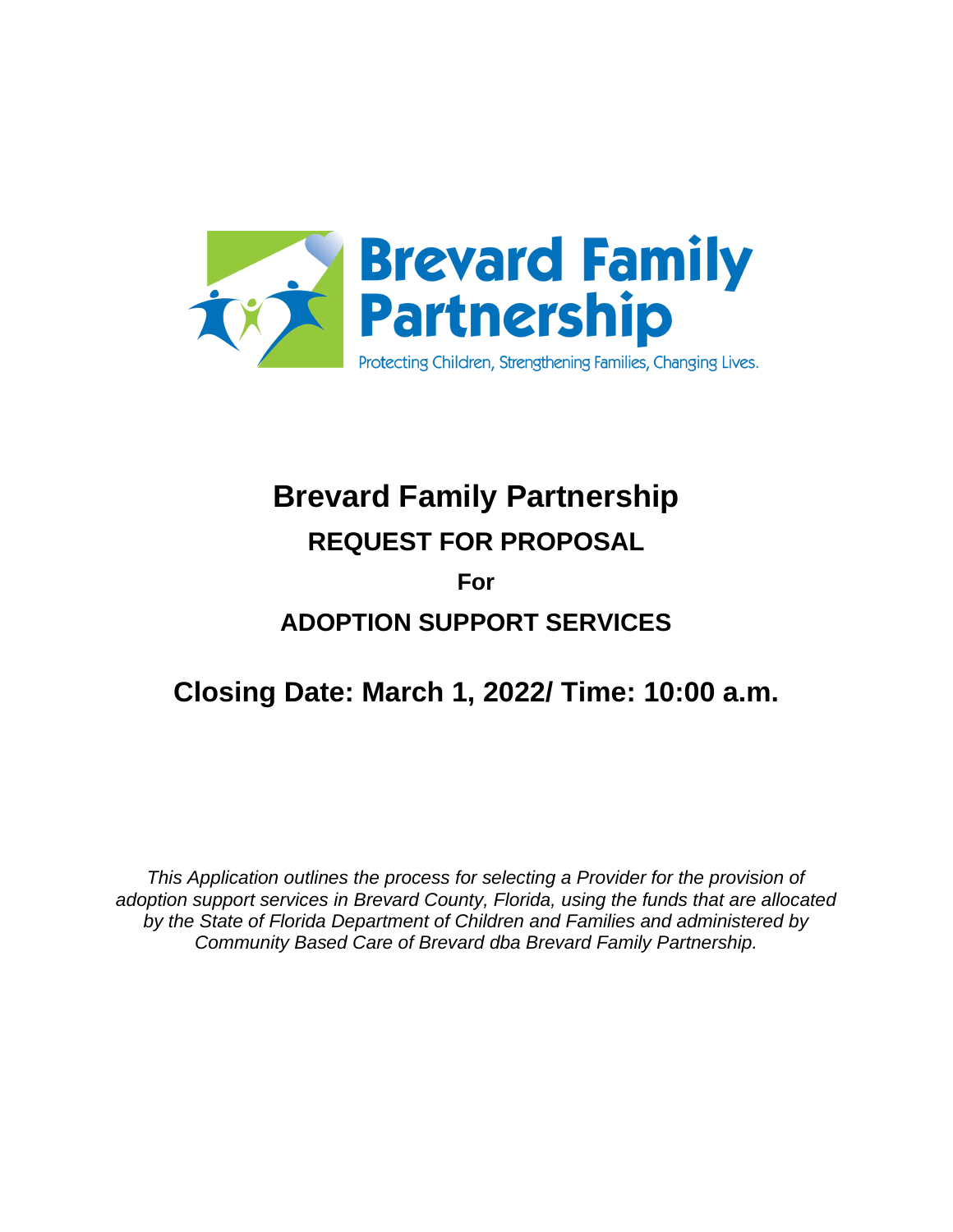## **Brevard Family Partnership REQUEST FOR PROPOSAL**

### **TABLE OF CONTENTS**

### **SECTION**

### **PAGE**

| Section I   |  |
|-------------|--|
| Section II  |  |
| Section III |  |
| Section IV  |  |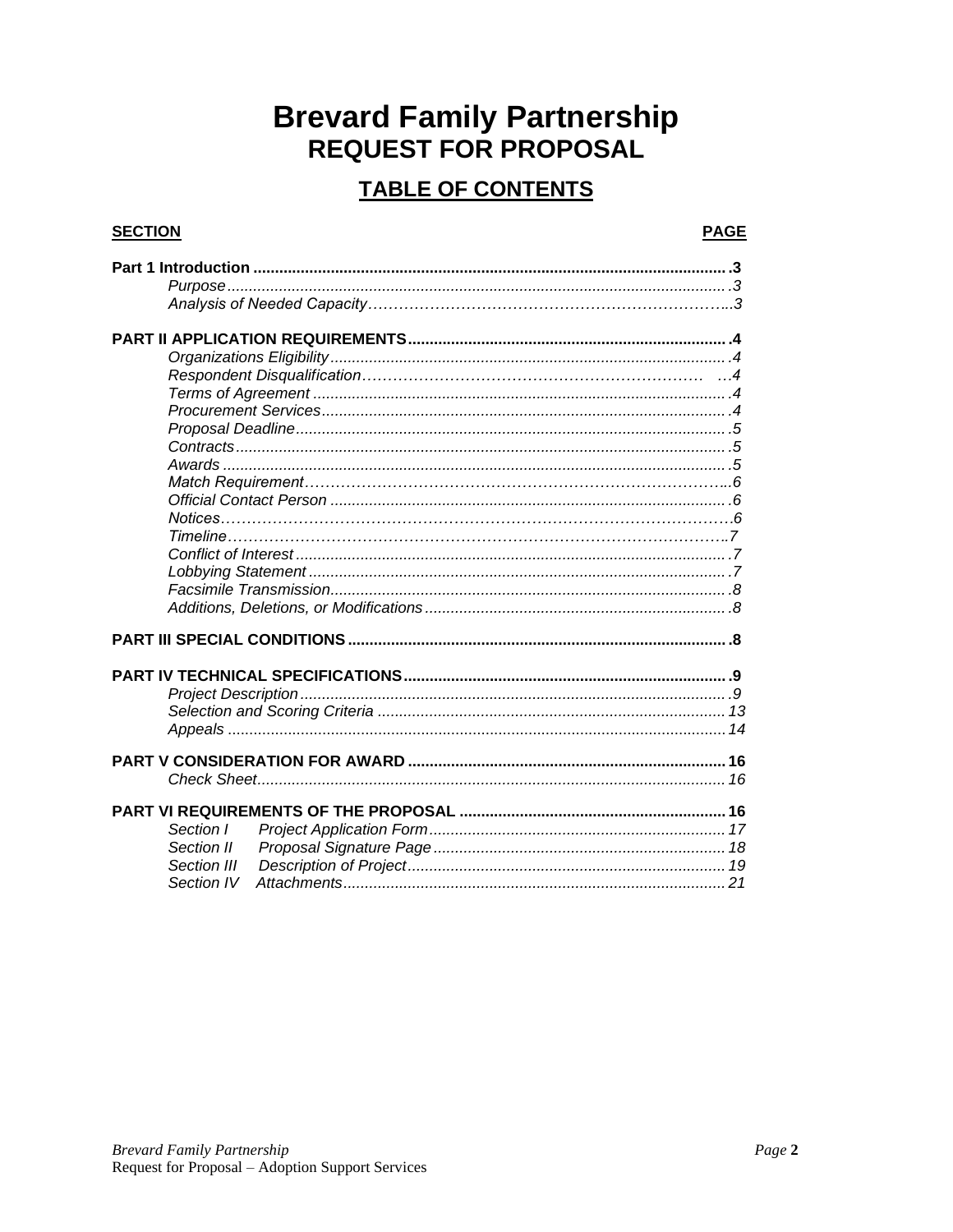### **PART I – INTRODUCTION**

### **PURPOSE**

Community Based Care of Brevard, Inc., dba Brevard Family Partnership (BFP) is the private, non-profit organization selected by the Florida Department of Children and Families (DCF) as the lead agency responsible for the privatization of child welfare and related services in Brevard County as outlined in F.S. Sections 409.986 and 409.987. To ensure the safety, security, and well being of every child, BFP oversees a Provider Network who provides a continuum of care for Brevard's children and families to address the prevention, intervention and treatment of child abuse and neglect.

BFP is soliciting interested agencies for the provision of adoption support services to children under supervision of a primary case manager. Adoption Support Services include but is not limited to assisting with the recruitment of adoptive families, teaching PRIDE class, registering children on the Adoption Exchange, matching children to families, completing required paperwork, coordinating fingerprint and background checks on potential families, completing home studies, attending court hearings, documenting maintenance, negotiating adoption subsidies, providing post adoption support services, and providing data for reports.

BFP currently contracts with Impower for the provision of Adoption Support Services. In accordance with BFP policy, this competitive procurement is being issued for services beginning FY 2022-2023.

|                  | FY 16/17           | FY 17/18           | FY 18/19           | FY 19/20           | FY 20/21           | FY 21/22           |
|------------------|--------------------|--------------------|--------------------|--------------------|--------------------|--------------------|
| <b>Adoptions</b> | 67                 | 77                 | 99                 | 111                | 135                | 124                |
| <b>Target</b>    |                    |                    |                    |                    |                    |                    |
| <b>Adoptions</b> | 94                 | 143                | 157                | 140                | 142                | As of              |
| <b>Achieved</b>  |                    |                    |                    |                    |                    | 12/31/2021<br>- 91 |
| <b>Staffing</b>  | 3 FTE              | 3 FTE              | 3 FTE              | 3 FTE              | 3 FTE              |                    |
| <b>Pattern</b>   | Adoption           | Adoption           | Adoption           | Adoption           | Adoption           | Supervisor,        |
|                  | <b>Specialists</b> | <b>Specialists</b> | <b>Specialists</b> | <b>Specialists</b> | <b>Specialists</b> | 4 FTE              |
|                  | & 1 FTE            | <b>&amp; 1 FTE</b> | <b>&amp; 1 FTE</b> | & 1 FTE            | & 1 FTE            | Adoption           |
|                  | Adoption           | Adoption           | Adoption           | Adoption           | Adoption           | Specialists,       |
|                  | Recruiter          | Recruiter          | Recruiter          | Recruiter          | Recruiter          | 1 Post             |
|                  |                    |                    |                    |                    |                    | Adoption           |
|                  |                    |                    |                    |                    |                    | Support            |
|                  |                    |                    |                    |                    |                    | Specialist         |
|                  |                    |                    |                    |                    |                    | <b>&amp; 1 FTE</b> |
|                  |                    |                    |                    |                    |                    | Adoption           |
|                  |                    |                    |                    |                    |                    | Recruiter          |

### **ANALYSIS OF NEEDED CAPACITY**

Yearly, BFP receives an adoption target from DCF, which is based on the number of children with the goal of adoption and number that are in identified placements. Below are the number of children available for adoption, for the past calendar year (2021).

| Jan | Feb                         | <b>Mar</b> | Apr | May  | June   July   Aug   Sep |     |                                   | Oct | Nov Dec | <b>Monthly</b><br>Average |
|-----|-----------------------------|------------|-----|------|-------------------------|-----|-----------------------------------|-----|---------|---------------------------|
| 125 | $\vert$ 130.5   114   113.5 |            |     | 96.5 | 105                     | 120 | 129   131.5   115.5   117   103.5 |     |         | 116.75                    |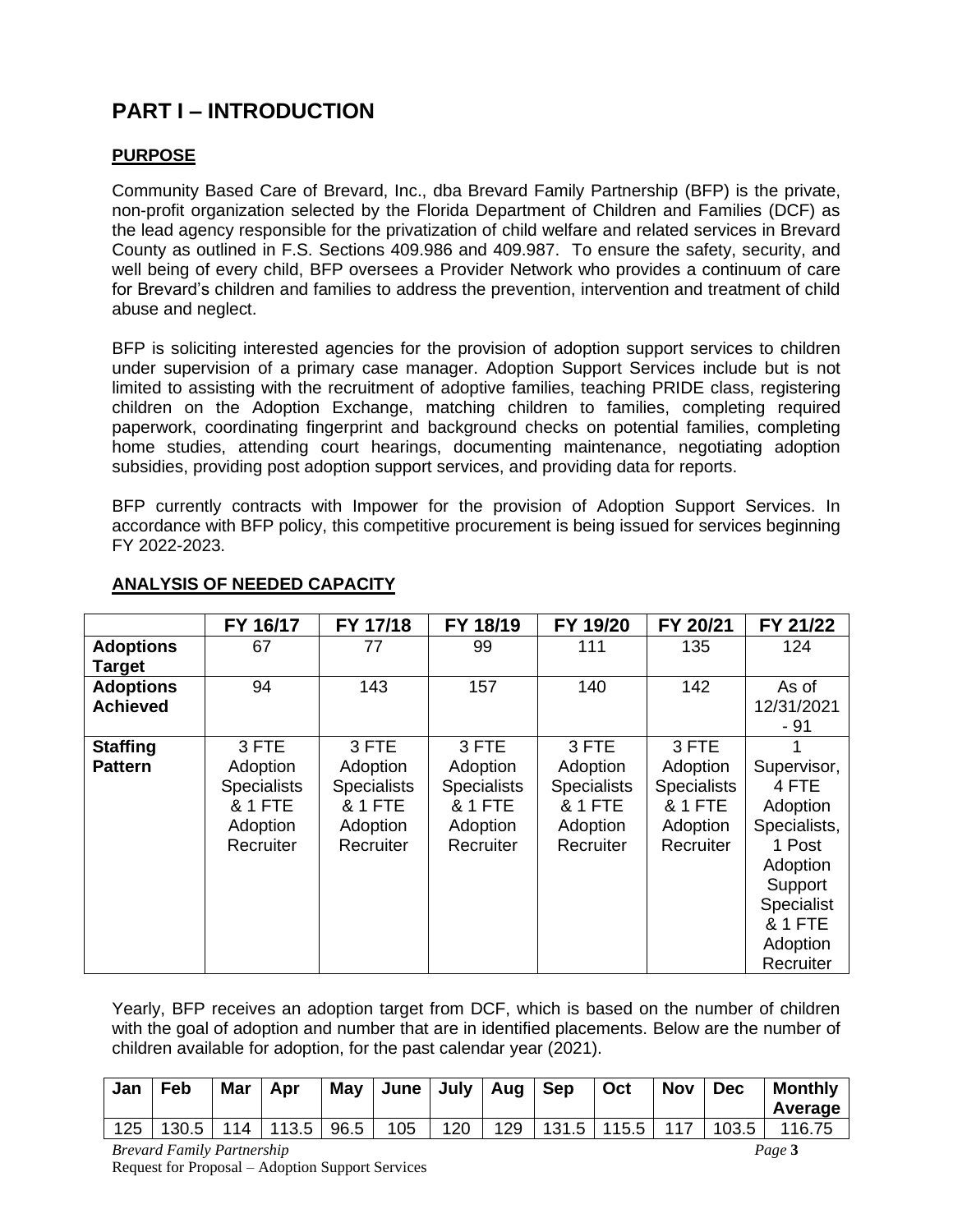### **PART II—APPLICATION REQUIREMENTS**

### **ORGANIZATIONS ELIGIBLE TO APPLY**

Responents that meet the following criteria are eligible to seek funding by responding to this Application are:

Providers that submit an Administrative Request for Qualifications (RFQ) to BFP with this RFP or already have an approved Administrative RFQ on file with BFP. The RFQ document can be found on the BFP website or requested through the BFP Contact person listed within this RFP.

### **RESPONDENT DISQUALIFICATION**

Failure to have performed any previous contractual obligations with BFP or the State of Florida in a manner satisfactory to BFP or DCF may be sufficient cause for disqualification. To be disqualified as a Respondent under this provision, the Respondent must have: 1) previously failed to satisfactorily perform in a contract with BFP or DCF, been notified by BFP or DCF of unsatisfactory performance, and failed to correct the unsatisfactory performance to the satisfaction of BFP or DCF; or 2) had a contract terminated by BFP or DCF.

Per DCF requirements, BFP will not intentionally award contracts to any agency or its Providers and/or sub-providers that:

- Have been barred, suspended, proposed for debarment, declared ineligible, or voluntarily excluded from covered transactions by any Federal, State, or local Department or agency.
- Have within a 3-year period preceding this proposal, been convicted of or had a civil judgment rendered against them for commission of fraud or a criminal offense in connection with obtaining, attempting to obtain, or performing a public transaction or contract under a public transaction; violation of Federal or State antitrust statutes or commission of embezzlement, theft, forgery, bribery, falsification, or destruction of records, making false statements, or receiving stolen property.
- Are presently indicted or otherwise criminally or civilly charged by a government entity with commission of any of the offenses enumerated in the paragraph above; and
- Have within a 3-year period preceding this proposal, had one or more public transactions terminated for cause or default.

### **TERM OF AGREEMENT**

This project is funded contingent upon availability of funds. The term of agreement is for a 3 year period with a contract renewal capability for up to an additional 3 years. Any such contract execution, renewal or extension shall be contingent upon satisfactory performance evaluations of the provider by BFP and shall be subject to the availability of funds. This contract will be a cost reimbursement contract.

### **PROCUREMENT OF SERVICES**

Procurement of services will be in accordance with state and federal laws, and Department of Children and Families contract stipulations with BFP.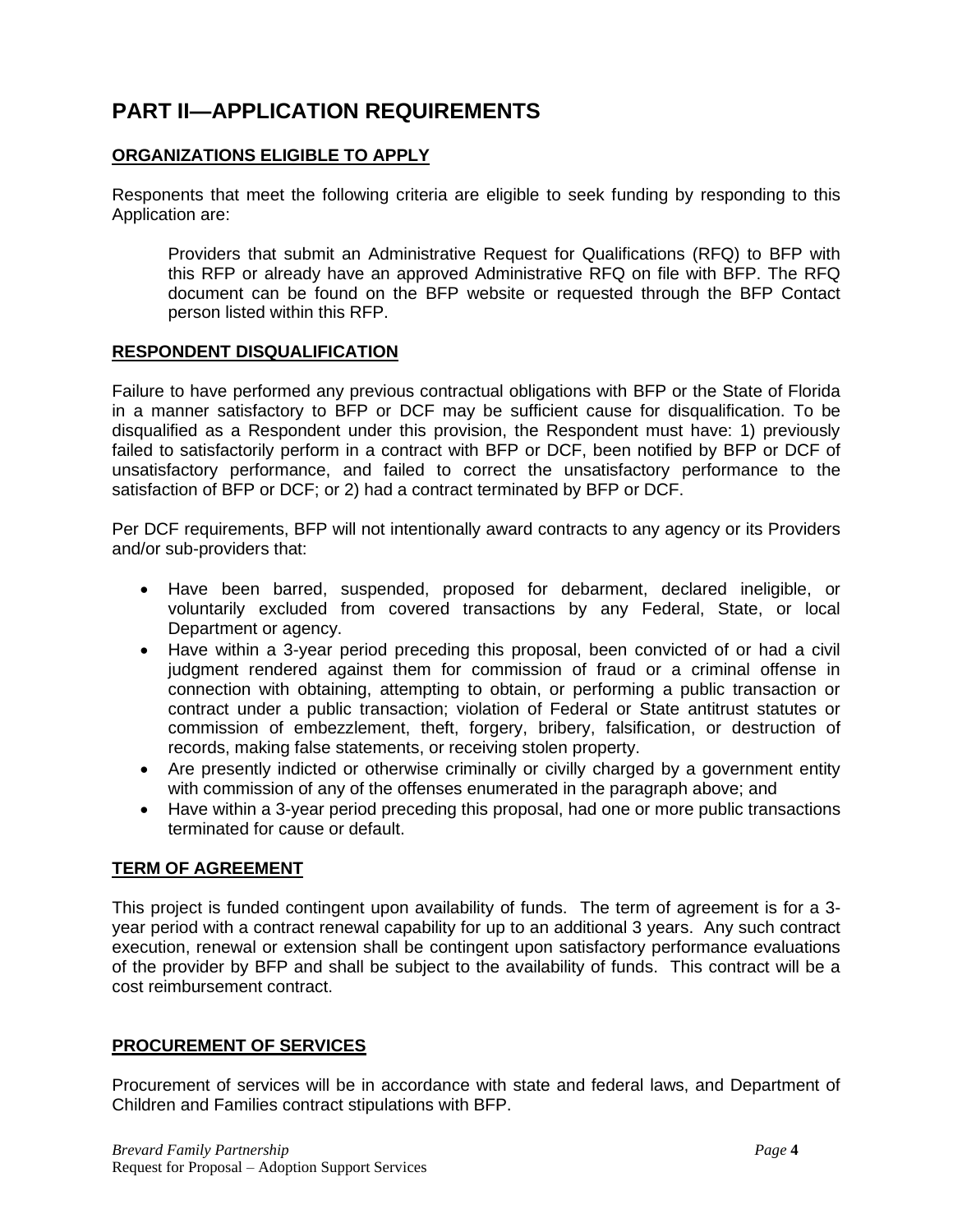### **PROPOSAL APPLICATION DEADLINE**

Applications for this proposal will be accepted by BFP, **no later than March 1, 2022, at 10:00 a.m**. Proposals should be submitted to the attention of: Christine Singletary, Compliance Specialist.

No changes, modifications, or additions to the submitted proposals will be allowed once submitted. **Responents must submit one electronic file to Christine.Singletary@BrevardFP.org.**

BFP reserves the right to reject all proposals or to waive minor irregularities when to do so would be in the best interest of BFP. A minor irregularity is defined as a variation from the request for proposal terms and a condition which does not affect the price of the proposal or give the prospective Responent an advantage or benefit not enjoyed by other prospective Responents or does not adversely impact the interest of the agency.

#### **CONTRACTS**

All eligible Responents who are successfully awarded BFP funds will be **required** to contractually commit to the Florida Department of Children and Families, and BFP program guidelines, and to conform to all local, state, and federal rules and regulations pertaining to child welfare programs and services for the activity(ies) to be undertaken.

#### **AWARDS**

As the best interest of BFP may require, the right is reserved to make award(s) to the most responsible Responent, by individual items, group of items, all or none, or a combination thereof; on a geographical basis and/or on a countywide basis with one or more providers; to reject all proposals or waive any minor irregularly or technicality in bids received. Responent(s) are cautioned to make no assumptions unless their proposal has been evaluated as being responsive and qualified. All awards made because of this proposal shall conform to applicable laws of the State of Florida. BFP reserves the right to cancel an awarded proposal should full funding be unavailable, a contract be unable to be successfully negotiated, or upon due cause, i. e. provider misrepresentation, negligence, non-performance, etc. via written notice of which electronic (email) is acceptable.

The anticipated start date for this contract is July 1, 2022. BFP will negotiate a contract with the successful Respondent. There will be no start-up funding associated with this procurement.

**The resulting contract award payment methodology will be a cost reimbursement. Funding for contract award shall be based on Respondent's proposal and available funding. BFP reserves the right, based on responses, to consolidate positions/tasks and to reopen solicitation of bids.**

#### **MATCH REQUIREMENT**

For the purposes of this proposal, matching funds will be required. To receive any Federal Promoting Safe and Stable Families (PSSF) grant dollars, BFP and our Providers are responsible for a minimum local match equal to twenty-five percent (25%) of the funds expended for the program. Match contributions may be in-kind or cash and cannot be currently included as a cost (either direct or matching) of any state or federal contract or grant, and the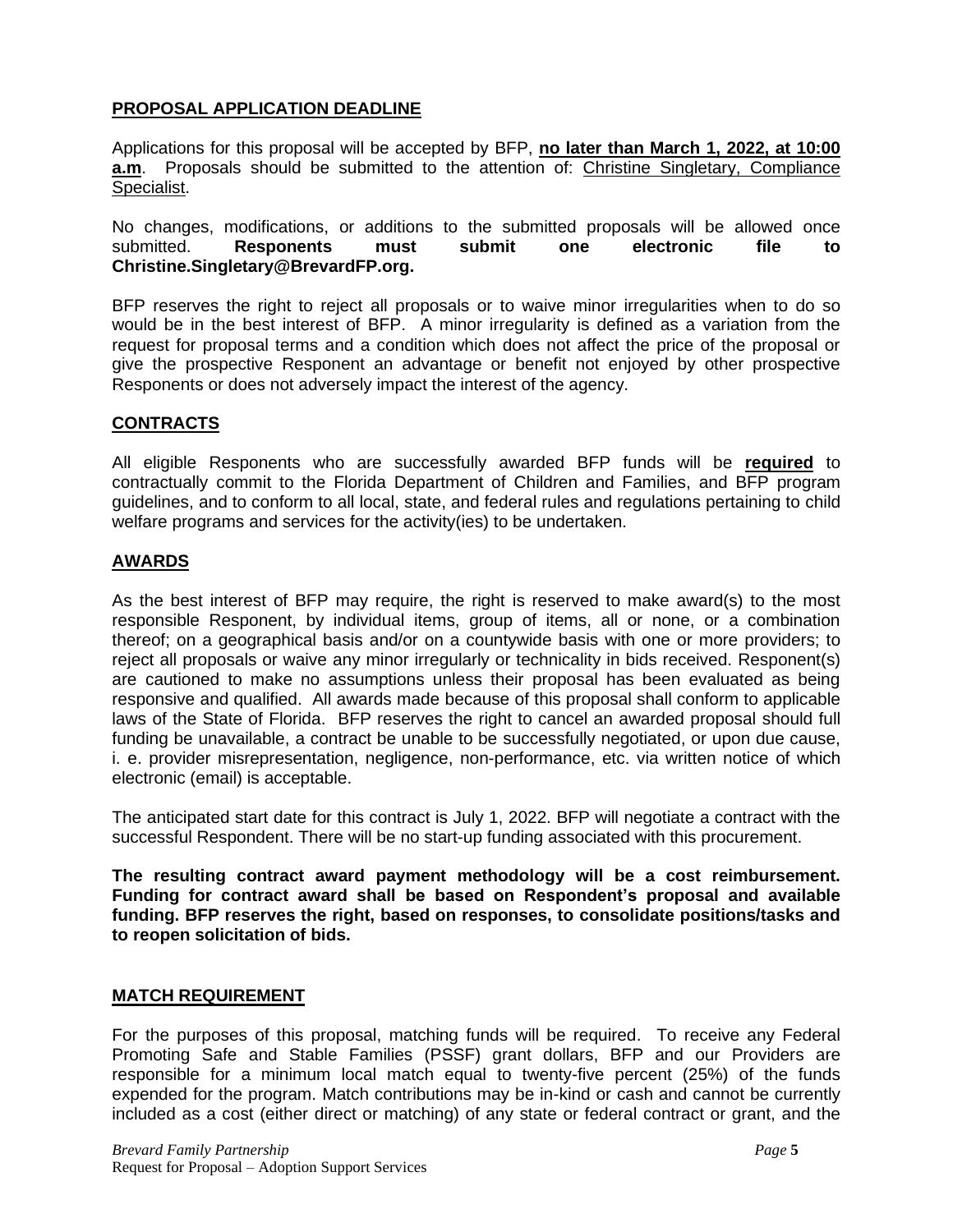expenditure or use of such match must directly support the program through the delivery of services. Some examples are office space, volunteer time, interns, buildings, etc. The extent of community support leveraged funding and partnership will be considered in the evaluation of the proposal.

### **OFFICIAL CONTACT PERSON**

This Request for Proposal (RFP) is issued by Brevard Family Partnership. The sole point of contact for information concerning procedures for responding to this RFP is:

> Christine Singletary, Compliance Specialist Brevard Family Partnership 389 Commerce Parkway, Suite 120, Rockledge, FL 32955 321-752-4650 x 3060 [christine.singletary@brevardfp.org](mailto:christopher.goncalo@brevardfp.org)

Material changes, if any, to the scope of services of bidding procedures will only be posted on the BFP website at [www.brevardfp.org.](http://www.brevardfp.org/)

### **NOTICES**

All notices, decisions, intended decisions and responses to inquiries will be communicated through electronic posting at the following website:

<http://brevardfp.org/procurements-and-awards/>

It is the prospective Respondent's exclusive responsibility to access all updates posted. No notices will be sent to Respondents.

#### **LIMITATIONS ON CONTACTING BFP**

Respondents are advised to limit their contact regarding this RFP to the sole contact person listed above. With reference to this RFP, no representations, other than those distributed by the contact person in writing, are binding on BFP and Respondents are cautioned that oral responses by BFP are not binding upon it.

#### **INQUIRIES**

Inquiries must be submitted in writing to BFP on or before the date specified in the Timeline. Responses to all inquiries which involve clarification and/or changes to this RFP will be made available to interested parties via electronic posting on the BFP website in the order in which they were received. No questions related to this RFP will be accepted after the time specified in the Timeline. **Only written inquiries will be accepted, email is acceptable.**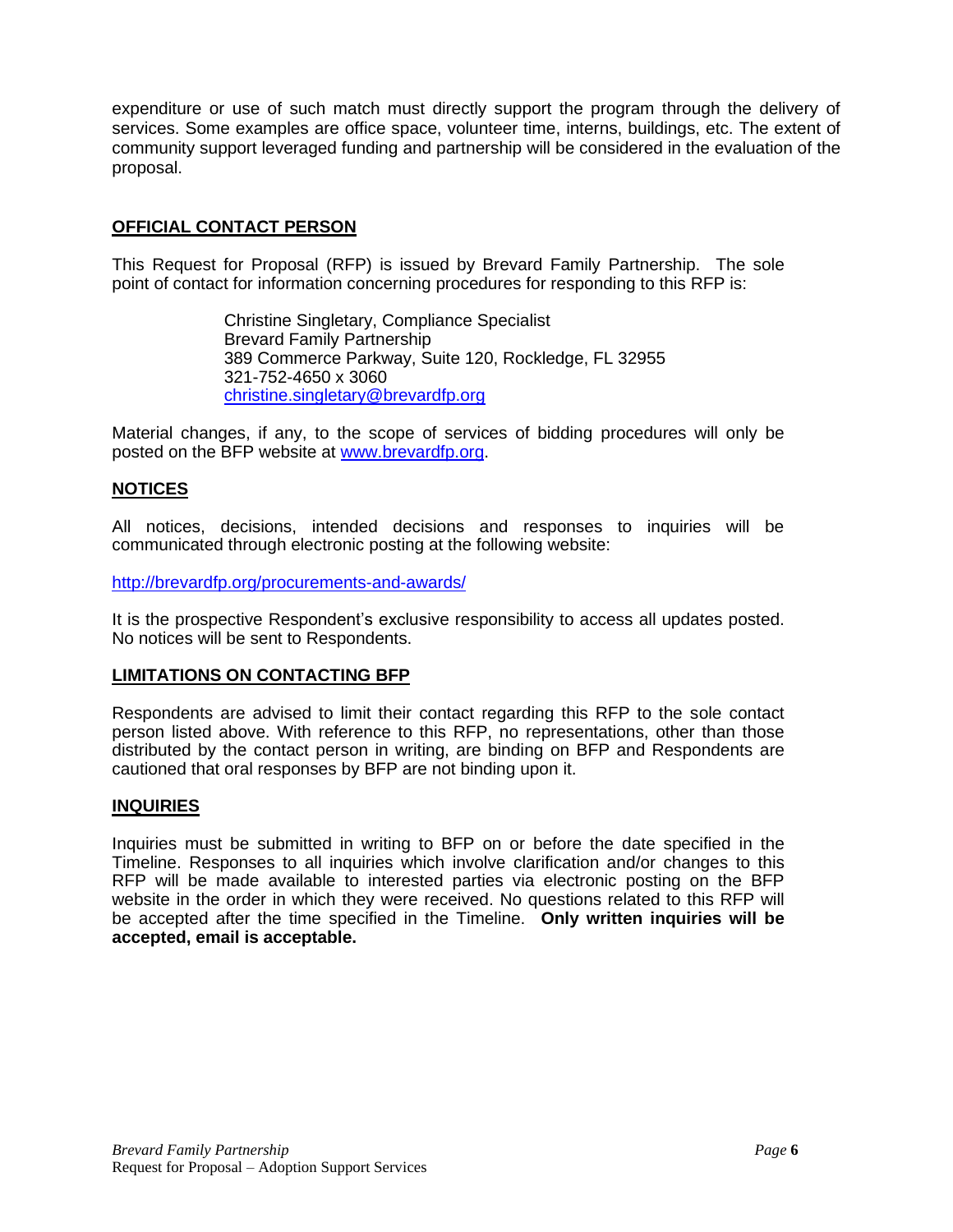### **TIMELINE: SCHEULE OF EVENTS AND DEADLINES**

| <b>EVENT</b>                           | <b>DATE AND TIME*</b>                 |
|----------------------------------------|---------------------------------------|
| Request for Proposal released and      | January 28, 2022                      |
| posted on the BFP website              |                                       |
| Last Day to Submit Inquiries           | February 11, 2022                     |
| Posting of Q-n-A's Responses           | Ongoing postings to the Q-n-A         |
|                                        | document on the                       |
|                                        | Procurements section of the           |
|                                        | BFP website during the open           |
|                                        | period for inquiries.                 |
| Sealed Proposals due to BFP            | March 1, 2022, by 10:00a.m.           |
| Proposals found to be noncompliant     | March 3, 2022                         |
| with requirements of the RFP shall be  |                                       |
| notified.                              |                                       |
| qualified Respondents<br>Distribute    | March 3, 2022                         |
| Proposals to Evaluators                |                                       |
|                                        |                                       |
|                                        |                                       |
| Evaluators turn in Proposal Scores     | March 11, 2022, 2 PM,                 |
| Post Intent to Award Notice            | March 18, 2022, BFP website           |
| Protest Deadline - by formal written   | March 23, 2022, by certified          |
| notice                                 | mail or delivered in person (or       |
|                                        | within 5 business days of             |
|                                        | award notice posting if posting       |
|                                        | made earlier)                         |
| <b>Anticipated Negotiations</b>        | Week of April 11 <sup>th</sup> , 2022 |
|                                        | <b>BFP Administrative Office</b>      |
| Anticipated effective date of contract | July 1, 2022                          |

\*The dates and times listed are subject to change as deemed necessary by BFP.

### **CONFLICT OF INTEREST**

The award hereunder is subject to provisions of Federal Regulations, State Statutes and County Ordinance. All Responents must disclose with their proposal the name of any officer, director, or agent who is also an employee of BFP or member of the board of directors. Further, all Responents must disclose the name of any BFP employee or member of the reviewing board of directors who owns, directly or indirectly, any interest in the Responent's firm or any of its branches.

### **LOBBYING STATEMENT**

Firms and their agents are hereby placed on notice the BFP staff or reviewing board of directors shall not be contacted (with the exception of designated contact person) about this Proposal. Public meetings and public deliberations are the only acceptable forum for the discussion of merits of products/services requested by the Request for Proposal; and written correspondence in regard to proposals may be submitted to the BFP official contact person. Failure to adhere to these requirements could result in action to disqualify your agency from consideration of award.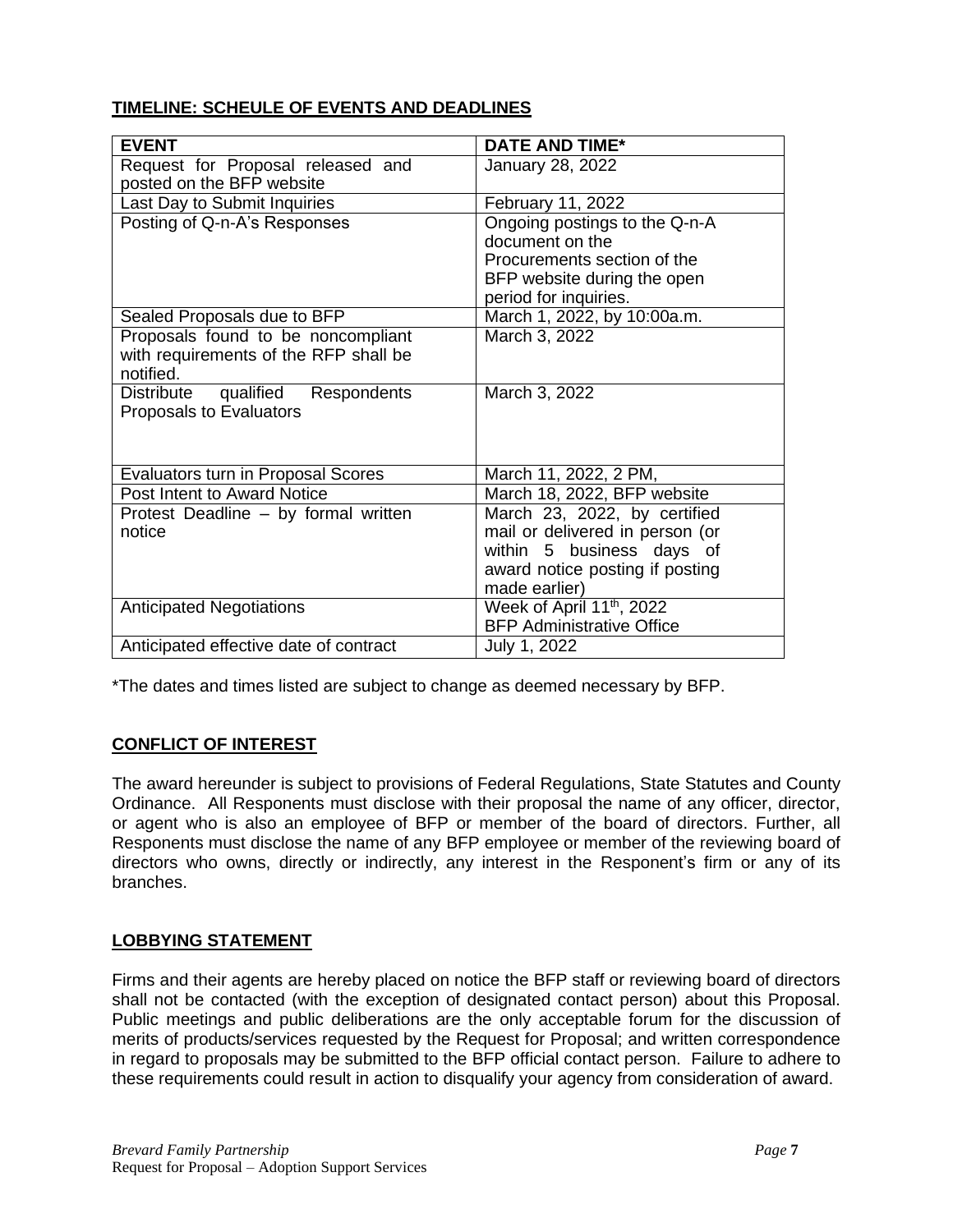### **FACSIMILE TRANSMISSION (FAX)**

Proposals which are received by FAX are not acceptable and will be rejected.

### **ADDITION, DELETION OR MODIFICATION OF PROPOSAL**

BFP reserves the right at its sole discretion to increase, decrease, or delete any portion of this proposal at any time without cause.

### **PART III - SPECIAL CONDITIONS**

- 1. News Releases/Publicity: News releases, publicity releases, or advertisements relating to this contract, or the tasks or projects associated with the project, when feasible, shall not be made without prior knowledge of BFP. Releases should identify the funding entity as well as the funding source.
- 2. RFP Documents: Responent shall examine the RFP carefully. Ignorance of the requirements will not relieve the Responents from liability and obligations under the Contract.
- 3. Responent's Costs: BFP shall not be liable for any costs incurred by Responents in responding to this RFP.
- 4. Insurance: The Responent shall insure that either its insurance coverage or selfinsurance program or its insurance of its contracted agents is adequate and sufficient to cover the activities performed under this Agreement, as the case may be as to the particular actions undertaken. The Responents shall insure that the insurance requirements upon all contractors conform to and comply with all applicable local, state and/or federal requirements.
- 5. Contract Manager: BFP shall designate a Contract Manager whose duties shall be to:
	- o liaison with the Responent
	- o coordination and approval of all work under the contract
	- o assure consistency of quality of the Responent's performance
	- o review for approval payment for all reimbursement requests
	- $\circ$  assure that the project is operating within federal, state and local regulations
- 6. Audits and Inspection of Records: At any time during normal business hours, the BFP staff, other County, State or Federal representatives, shall have access to all work sites and the Responent's records directly related to the contract. The Responent shall permit BFP staff, other County, State or Federal representatives to audit and examine all invoices, contracts, and any other data relating to the expenditure of allocated funds. This time period minimally includes six (6) years after the project is closed and/or six (6) years after the end of the project's affordability period. The Responent will ensure compliance with applicable established cost principles in OMB A-133 for Local Government or Non-Profit Agencies.
- 7. Other Laws, Rules and Regulations Which May Apply
	- A. Chapter 409 *Social Welfare-Social and Economic Assistance*
	- B. Chapter 39 Florida Statutes *Proceedings Relating to Children*
	- C. Florida Administrative Code, 65C-14- *Group Care*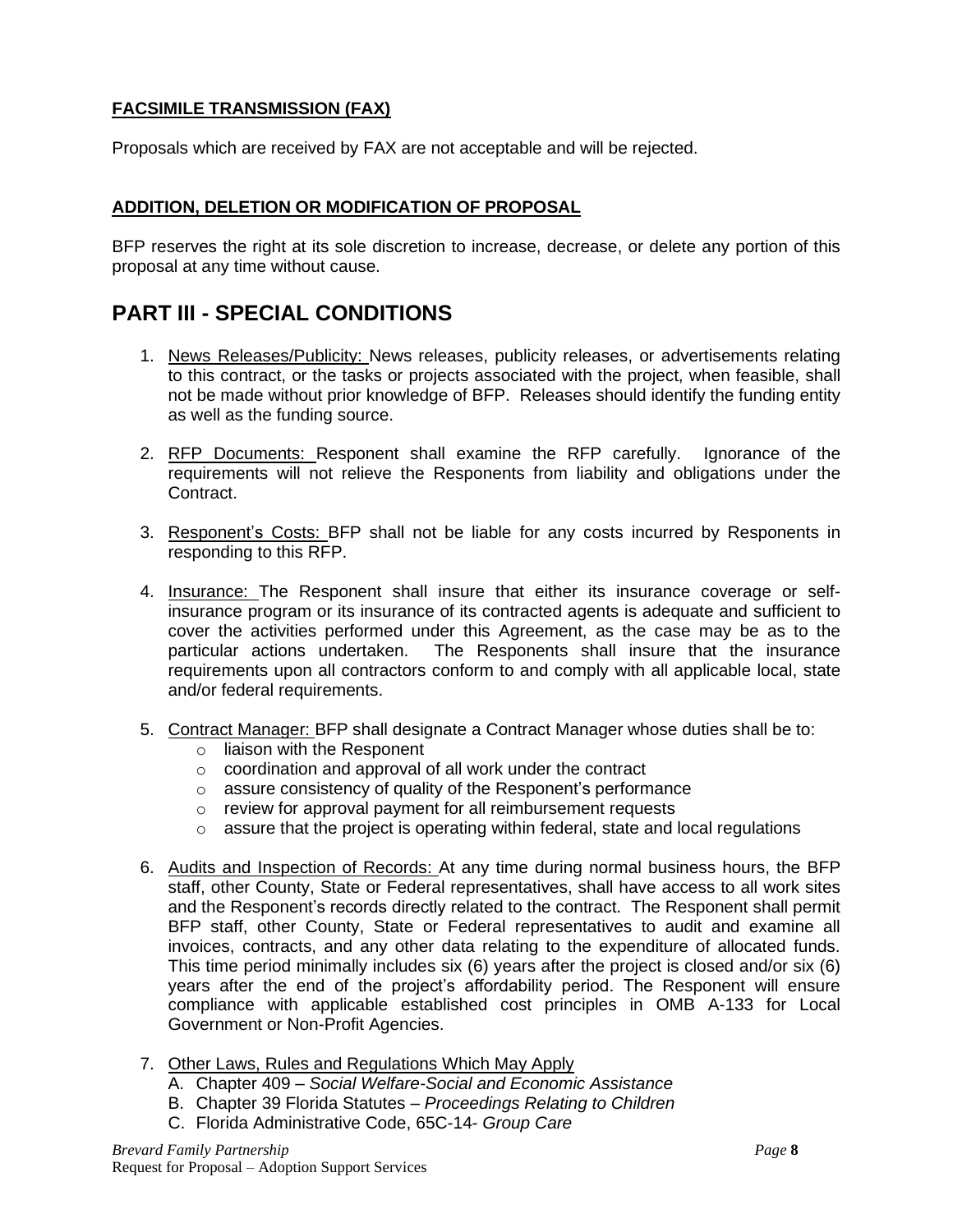- D. Florida Statutes, Chapter 63 Adoption
- E. BFP Fiscal Policies AP-430 and AP-465
- F. Florida Public Records Act, Chapter 119 F.S.
- G. Florida Statutes, Chapter 112 which deals with conflict-of-interest OMB Circular A-133
- H. Adoption and Safe Family Act (ASFA) performance standards
- I. Chapter 427 F.S. Part 1 Transportation Services and Rule 41-2 Florida Administrative Code– transportation of children.
- J. Federal requirements of TANF, Title IV-B and Title IV-E State plans, Children and Family Operating Procedures 175-71, 175-93, 175-29, and 175-59.
- K. U.S.C. (Section 1324a) (Section 274A(e) of the Immigration and Nationality Act employment of unauthorized aliens)
- L. 45 CFR Part 76 Certification Regarding Debarment and Suspension
- M. American Disabilities Act of 1990 PL 101-336
- N. 24 CFR Part 1 The regulations promulgated pursuant to Title VI of the 1984 Civil Rights Act.
- O. Title VII of the 1964 Civil Rights Act as amended by the Equal Employment Opportunity Act of 1972 – prohibits discrimination in employment.
- P. Age Discrimination Act of 1973.
- Q. Health Insurance Portability and Accountability Act (HIPAA)
- R. Rehabilitation Act of 1973 no discrimination against qualified handicapped individuals.
- S. Section 109 of Public Law 100-202 which restricts the awarding of public works contracts to firms from foreign countries with unfair trade practices.
- T. Davis-Bacon Requirements Labor Standards Requirements.
- 8. Additional Terms and Conditions BFP reserves the right to reject proposals containing any additional terms or conditions not specifically requested in the original conditions and specifications of this proposal.

### **PART IV – TECHNICAL SPECIFICATIONS/PROJECT DESCRIPTION**

### **1. PROJECT DESCRIPTION**

BFP is seeking proposals from qualified service providers to provide adoption support services to children under supervision of a primary care manager and their adoptive family. Adoption Support Services include but is not limited to the recruitment of homes, teaching PRIDE class, registering children on the Adoption Exchange, completing required paperwork, coordinating fingerprint and background checks on potential families, completing child and home studies, attending court hearings, attending permanency staffings, documenting maintenance, negotiating subsidies, providing post-adoption services and providing data for reports.

Adoption support services are to be provided by full time employee(s) to serve as Adoption Support Coordinator(s). This position requires Child Welfare certification through the Florida Certification Board. Staff will be required to meet the Level 2 Employment Screening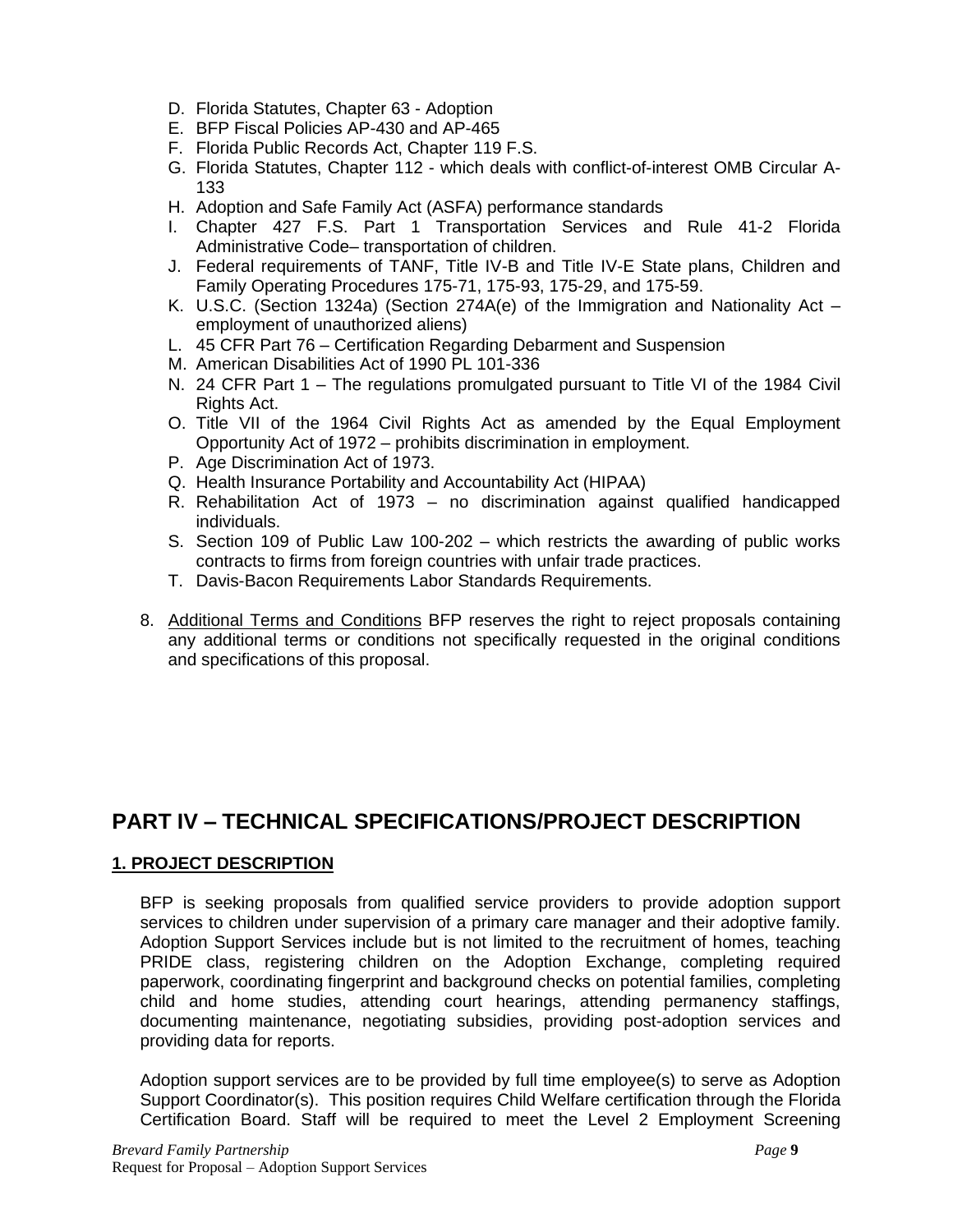requirements in accordance with Rule 65C-14.023, Florida Administrative Code, s.409.175, F.S., and Chapter 435, F.S. and pre-employment drug screening.

**All Responents must agree to give hiring preference to current Adoptions Support staff that meet the Responent's minimum qualifications and that accept employment by the Responent.** This individual will serve as the secondary care manager for the children available for adoption and assigned to them. The Adoption Support Coordinator will work in partnership with the primary care manager to expedite the adoption process and to provide pre and post adoptive services.

Any child who has reached Termination of Parental Rights (TPR) disposition, shall receive Adoption Support Services. Some services will be eligible to children before TPR disposition and after a court-accepted goal of adoption, such as case consultation for children who are not already in a pre-adoptive placement. Eligible children can include those in pre-adoptive placements in licensed care, relative or non-relative placements, special needs children, Interstate Compact for the Placement of Children (ICPC) adoption home studies, and those children for whom an adoptive home has not been identified which require recruitment efforts.

### **Major Program Goals**

- **(1)** Increase the number of finalized adoptions from available children.
- **(2)** Reduce the length of time children wait for permanent adoptive homes.
- **(3)** Increase the number of child sibling groups kept together and adopted.
- **(4)** Increase the number of finalized adoptions of teenagers who are available and willing to be adopted.

Keeping the Major Program Goals in mind, the Respondant shall submit a detailed proposal of how your agency will provide a full array of Adoption Support Services as outlined in the Required Service Tasks below. This proposal must include staffing patterns, internal quality improvement activities, data management and storage processes and resources to ensure timely and accurate documentation and facilitation of service delivery.

### **Required Service Tasks** - include but are not limited to:

- **(1)** Conduct adoption recruitment activities to increase the number of adoptions through grassroots outreach efforts including publication/collateral distribution, public meetings, community partnerships, matching events, speakers' bureau, and community events. Recruitment activities should include child specific (focusing on locating a family for a specific child); targeted (focusing on targeting a specific population for categories of children that are highly represented); and general (not specific to any population and involves general messages to the community about the process and children available).
	- a) Facilitate PRIDE classes to potential adoptive parents a minimum of three (3) times per Fiscal Year. Classes shall consist of no less than nine (9) potential households per initial PRIDE class session.
	- b) Coordinate fingerprinting and background checks on potential adoptive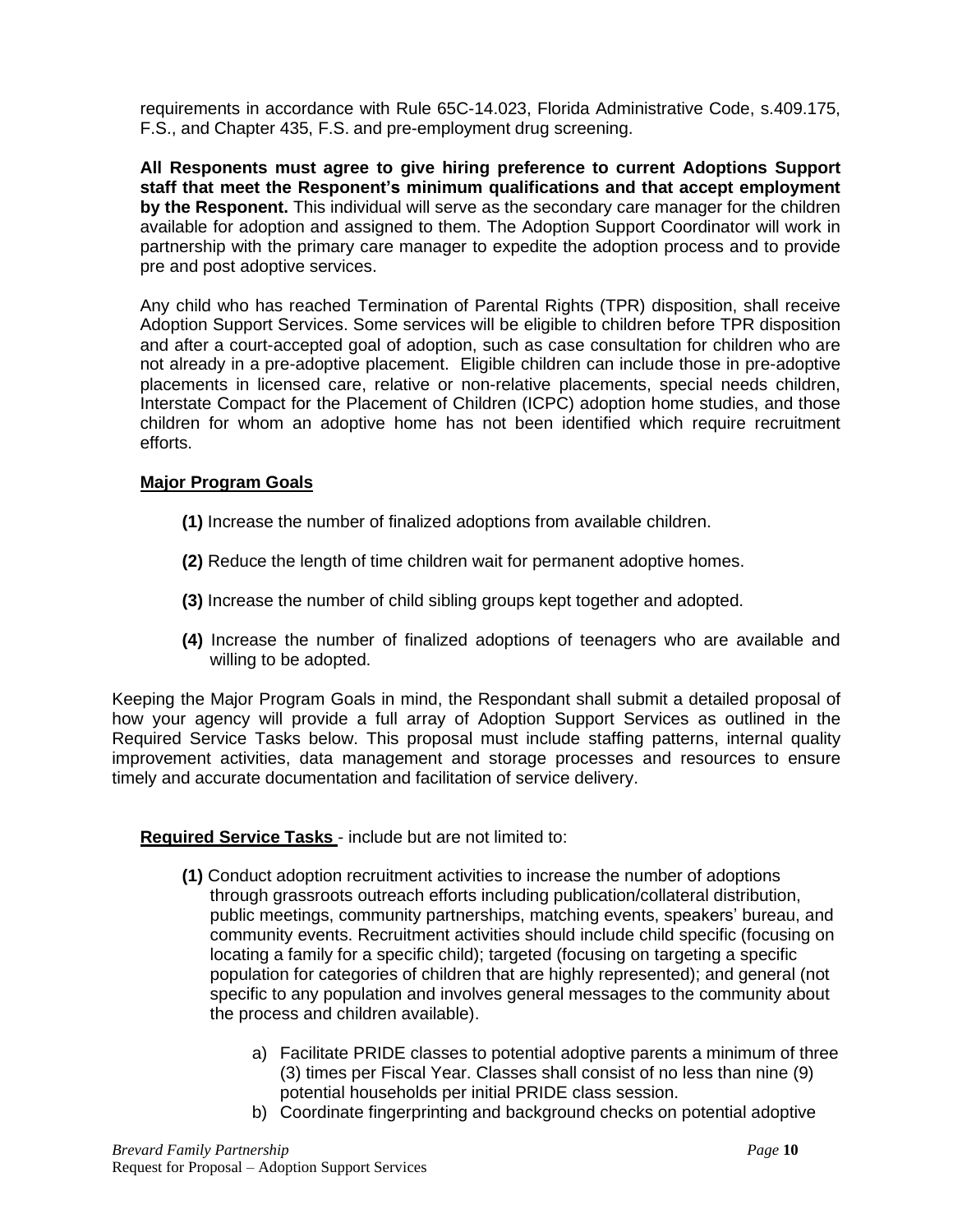families.

- c) Conduct a minimum of two (2) home visits per family and complete adoption home studies, which must be completed within 30 days after the 2<sup>nd</sup> visit. The Adoption Coordinator's supervisor will also review the home studies before submitting to BFP for approval. Provider shall ensure pictures of the home are taken and are included as a part of the home study.
- d) Complete ICPC Home Studies, as requested by BFP.
- e) Organize quarterly "matching events" to include planning, invitations, securing locations and confirmations.
- f) Attend "matching" events and assist with transportation and supervision of children.
- g) Respond to inquiries within next business day of receipt of inquiry from BFP.
- h) Submit adoption finalization packets to BFP no later than two (2) weeks prior to court hearing.
- **(2)** Conduct pre-adoptive services to achieve permanency goals of children's case plans, to include:
	- a) Perform a comprehensive child study within 30 days of intake for each foster child referred and ensure updated annually.
	- b) Assist in development of child's permanency plan.
	- c) Participate in Adoption Review Committee meetings and prepare a packet on each family being considered.
	- d) Coordinate associated legal services necessary for the adoption of eligible children to occur.
	- e) Provide other support, education, and assistance to prospective adoptive parents awaiting finalization of the adoption as necessary.
- **(3)** Through coordination with primary care manager, ensure the post adoptive placement and support services are appropriate, individualized, integrated, and support each child's case plan and permanency plan goals.
	- a) Negotiate the adoption subsidy agreement with adoptive parents. The Adoption Coordinator's supervisor will also review the subsidy packet before coming to BFP for approval.
	- b) Monitor post-placement supervision provided by care manager and assist in decision to continue supervision or issue consent to adopt.
	- c) Evaluate the suitability of care manager's recommendation for adoptive placement based on adoption rule.
	- d) Provide adoption support and referral services to prevent disruption of the placement as necessary.
	- e) Facilitate sibling separation staffing's where permanent separation is being considered.
	- f) Assist in the post-placement monitoring and coordination of the child in the adoptive home.
	- g) Provide appropriate and timely adoption support services to families who adopt special needs children.
	- h) Coordinate/Collaborate with BFP to facilitate all Celebration of Adoption events in conjunction with the Court.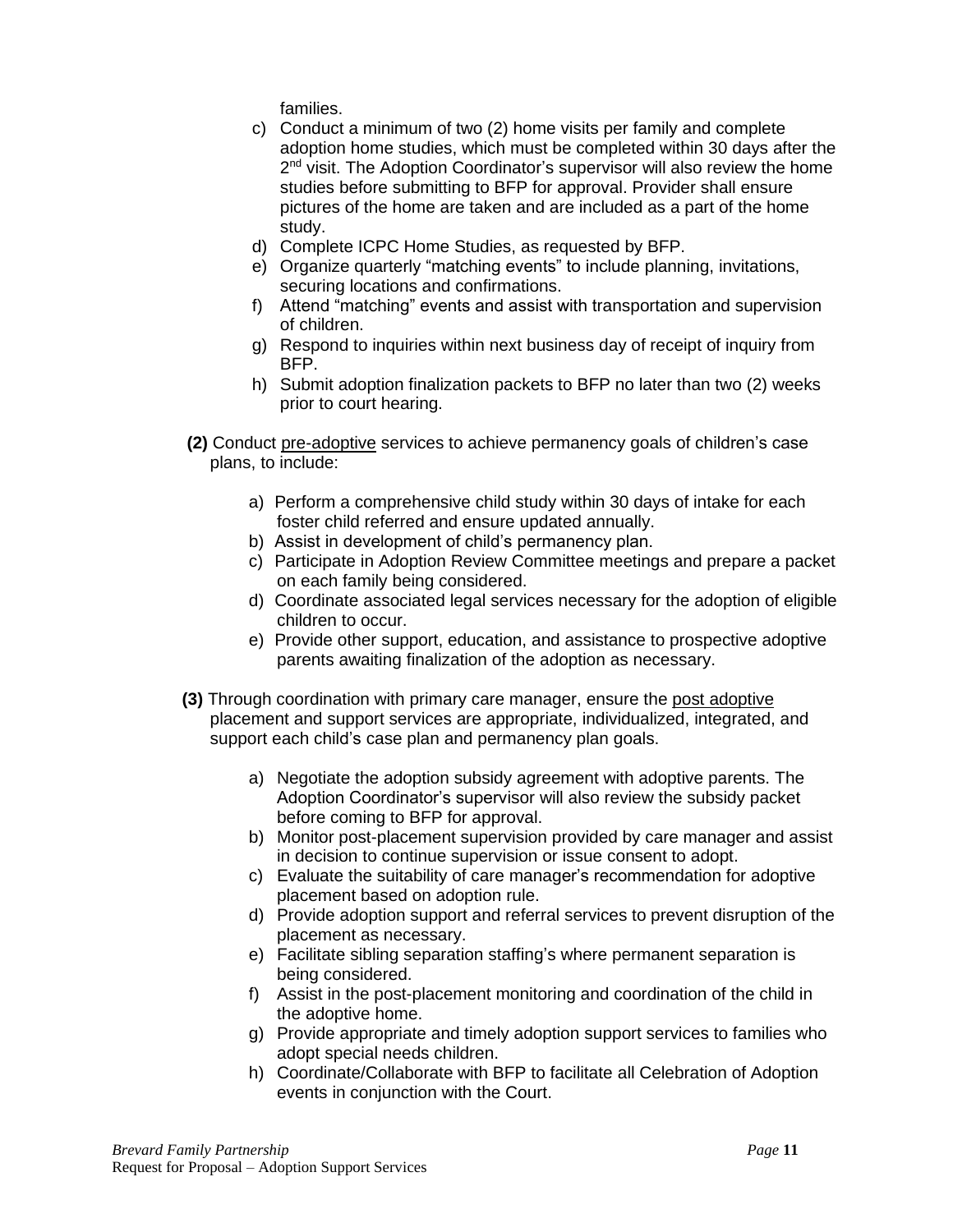- **(4)** Ensure the child's service plan is conducted in coordination with Family Team Conferencing that includes the participation of the Adoption Coordinator, and a process to provide feedback to BFP when information about the service or children is requested.
	- a) Staff cases at least quarterly with CMA care manager and supervisor to assess progress toward adoption to satisfy Adoption rule 65C-16.
	- b) Write judicial reviews and supervisory consultation reports to satisfy FAC 65C-16.003, and coordinate information with care manager for child's case plan.
	- c) Participation in monthly meetings with BFP.
	- d) Attend Family Team Conferencing sessions for any assigned child and during child's permanency review.
	- e) Ensure each prospective adoptive parent signs a release of information form to allow sharing of information with BFP.
	- f) Work with BFP and all stakeholders to assure a smooth transition into placement for the child and adoptive parents and family members.
	- g) Coordinate pre-adoptive psychological evaluations, when needed.
- **(5)** Provide timely and appropriate training to BFP staff and care managers when necessary or requested.
	- a) Provide adoption process overview training to BFP contracted care managers.
	- b) Provide technical adoption assistance to BFP staff during permanency planning process.
- **(6)** Maintain and implement all necessary documentation to meet the applicable federal, state, and local regulations, rules, and legislation pertaining to the children in care, employees, and contracted personnel.
	- a) Complete adoption Assistance Agreement, Memo of Agreement and Consent for Adoption forms.
	- b) Follow the BFP OP 1059 to request the release of the Master Trust as appropriate.
	- c) Maintain a record of work in FSFN and other required data tracking systems.
	- d) Complete Medicaid applications, and citizenship forms.
	- e) Provide data for adoption reports as requested.
	- f) Complete Title IV-E paperwork for eligible children.
	- g) Complete and organize all documents required for the maintenance adoption subsidy file.
- **(7)** Assist in the children's maintenance of records in the Adoption Exchange System.
	- a) Register waiting and maintain approved adoptive families on the Adoption Exchange in accordance with FAC 65C-16.
	- b) Register eligible children within 30 days of signed TPR order date on the Adoption Exchange and update as necessary.

### **(8) Post Adoption Service Tasks**

a) Responsible for the management of post adoption funds and oversee the authorization and utilization of services delivered for post adoption families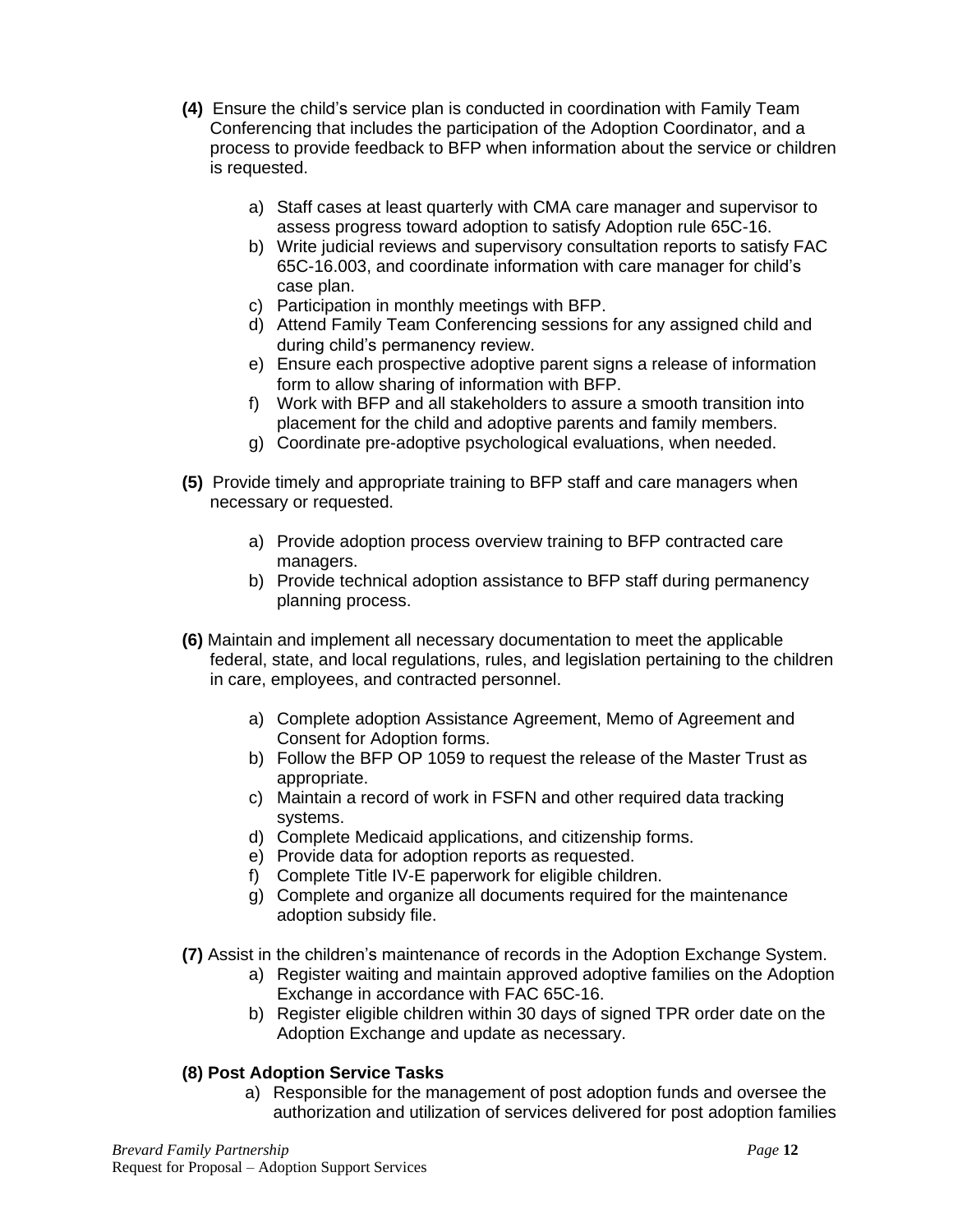to ensure a flexible, responsive, culturally competent service delivery system.

- b) Assist post adoption families with community linkages.
- c) Coordinate and facilitate Family Team Conferences (FTCs) when need indicates.
- d) Manage service utilization log, monitor costs and track  $3<sup>rd</sup>$  party funding.
- e) Link families to service providers to ensure appropriate service delivery in a timely manner and to ensure needs are being addressed in the individualized care plans with family members and informal and natural supports.
- f) Facilitate a post adoption support group.

#### **c. Expected Performance Measures – Any change in performance measure data/requirements by DCF will be automatically incorporated as a part of the adoption support services contract.**

- **(1)** The percentage of children with finalized adoptions within 24 months of the latest removal shall be at least **55%**.
- **(2) 100%** of the adoptions finalized with receive support services from the adoptions coordinator as evidenced by documentation in case notes.
- **(3)** At least **TBD** (to be determined by DCF and will be distributed to provider upon notification by DCF) adoptions to be finalized during the fiscal year.

**d. Information Technology –** The provider selected to partner with Brevard Family Partnership to provide Adoption Support Services will be required to fully support their staff with all their Information Technology (IT) resources required for them to perform their roles and functions.

The Responent shall describe the provisioning of equipment, troubleshooting IT related end-user issues, replacing equipment, supplying external peripheral equipment (webcams, wireless keyboards, mice, etc.

**Hardware** includes desktop computers, laptops, printers, scanners, mobile devices, projectors and other presentation devices.

**Software** should include compatible operating systems, business office applications (word processing, spreadsheets, presentation), productivity and collaboration software and security applications and any business-critical applications, to cover licensing fees, product upgrades, new versions, patches and bug fixes.

BFP telephony is on a hosted communication platform. No support for physical phones is provided so the contracted provider will provide their employees with the necessary telephony equipment.

Internet & WiFI access will be granted to the contracted provider while on-site at our office locations.

BFP uses Office 365 as its Business Application Suite. The contracted provider should use something compatible. BFP uses Zoom, GoToMeeting, Teams as primary video conferencing platforms, the contracted provider must provide their employees with suitable video presentation platforms or the necessary ones to perform their duties.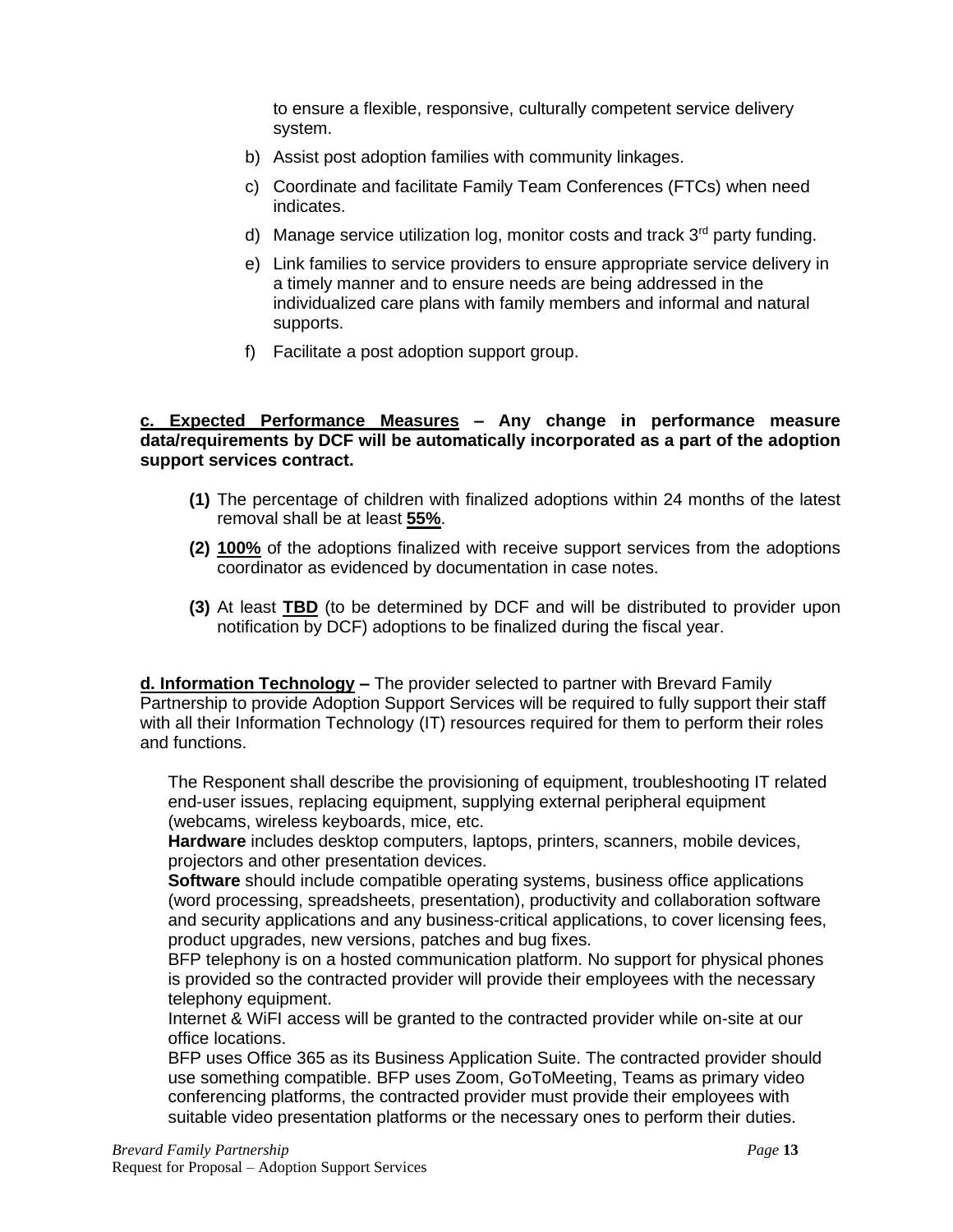The Responent shall describe its' backup system and how it will be tested at regular intervals to protect against loss of critical data.

The Responent shall describe how it will ensure all IT systems meet HIPAA and PHI requirements.

**e. Facility Management**: BFP currently leases 17,550 sqft of office space at 4050 Riomar Dr., Rockledge, FL 32955. BFP is responsible for lease management, including lease administration and accounting, Capital project planning, Maintenance and operations, Energy Management, Occupancy and space management, Employee and occupant experience, and Emergency Management and Business Continuity. The current Adoption Support Services provider shares office space at this location at no cost to the provider. BFP will provide, at no cost, office space to the contractor.

### **2. SELECTION AND SCORING CRITERIA**

It is the intent of BFP to select Qualified Responent(s) that can best achieve the identified needs to provide quality service provision. BFP will convene a review team to evaluate and rank all proposals that have been deemed eligible. Responent(s) which do not provide a complete application package will be determined ineligible for further consideration. The following RFP evaluation sheet will be used:

|               | <b>Rating Scale Summary</b>                                                                                                                                      |               |
|---------------|------------------------------------------------------------------------------------------------------------------------------------------------------------------|---------------|
| Points        |                                                                                                                                                                  |               |
| 0             | Respondent has not responded to or has poorly responded to the criterion<br>demonstrating a lack of understanding of the criterion addressed in the<br>proposal. | No value      |
|               | Respondent has demonstrated little or no direct capability or has not<br>adequately addressed the criterion in the proposal.                                     | Minimal       |
| $\mathcal{P}$ | Respondent has demonstrated average capability and a good approach to<br>the criterion in the proposal.                                                          | Average       |
| 3             | Respondent has demonstrated above average capability and approach to<br>the criterion in the proposal.                                                           | Above Average |

| <b>Evaluator Rating Summary:</b>                                                                                               | Sub-total | <b>Maximum</b> | <b>Comments</b> |
|--------------------------------------------------------------------------------------------------------------------------------|-----------|----------------|-----------------|
|                                                                                                                                | Score:    | Score:         |                 |
| Organizational Capacity:                                                                                                       |           |                |                 |
| Does Respondent show qualifications and<br>experience providing adoption support<br>services to children and families?         |           | 3              |                 |
| Organizational Capacity:                                                                                                       |           |                |                 |
|                                                                                                                                |           |                |                 |
| Respondent demonstrates a competent<br>and experienced management staff.                                                       |           | 3              |                 |
| Organizational Capacity:                                                                                                       |           |                |                 |
| Respondent demonstrates linkages with<br>community-based resources from other<br>sectors (or within their own agency).         |           | 3              |                 |
| Program Design:                                                                                                                |           |                |                 |
| Respondent's description of how they will<br>provide support and assistance<br>to<br>potential and new adoptive families, care |           |                |                 |
| managers, and children to achieve<br>permanency and complete the tasks                                                         |           | 3              |                 |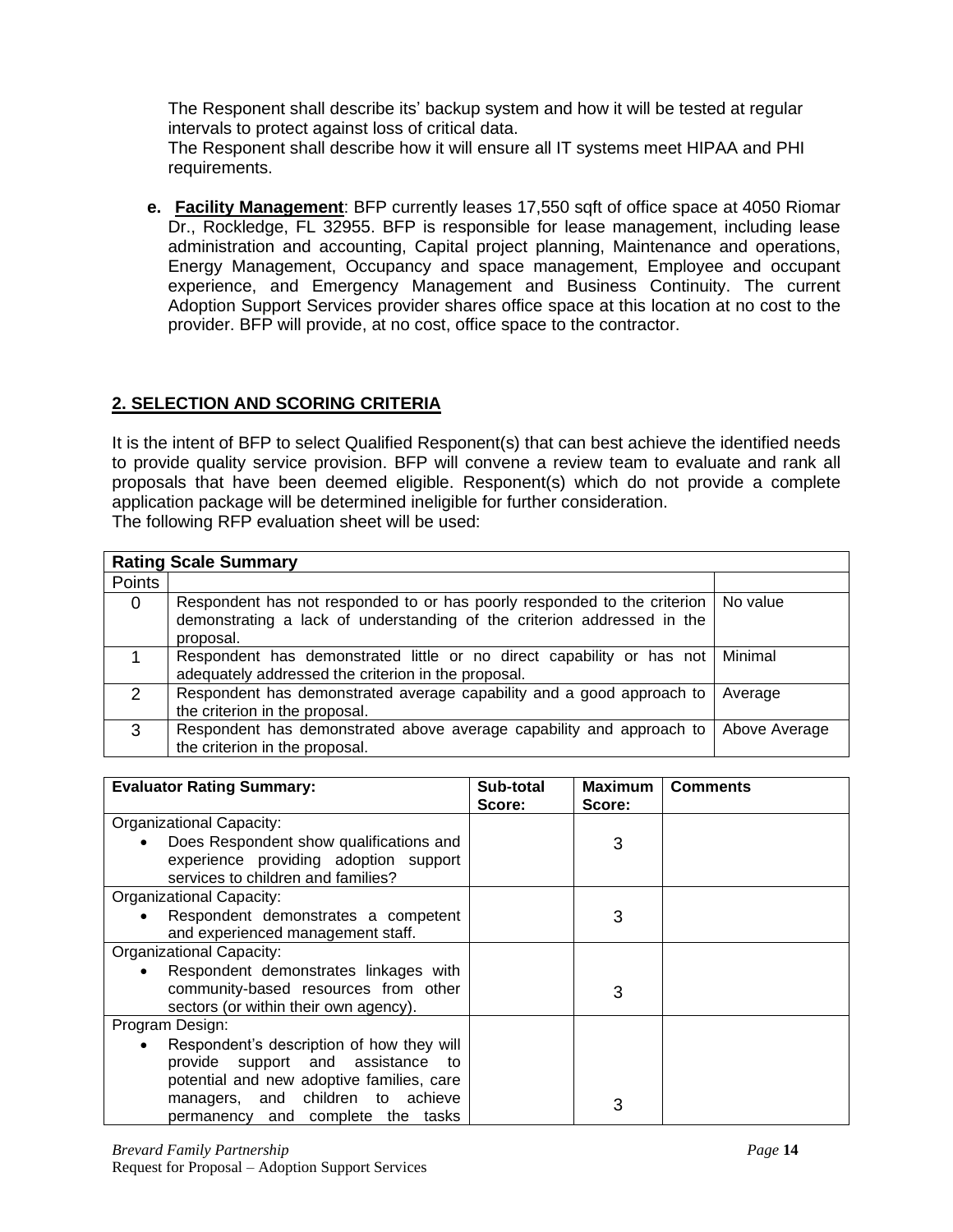| under "Project Description" on pages 9-12<br>of this proposal.                                                                                                                                                                                                                                                         |    |  |
|------------------------------------------------------------------------------------------------------------------------------------------------------------------------------------------------------------------------------------------------------------------------------------------------------------------------|----|--|
| Program Design:                                                                                                                                                                                                                                                                                                        |    |  |
| Respondent's description of unique<br>activities they propose to help identify<br>adoptive families for children with no<br>identified placements.                                                                                                                                                                     | 3  |  |
| Program Design:                                                                                                                                                                                                                                                                                                        |    |  |
| Respondent's staffing pattern to<br>be<br>$\bullet$<br>employed.                                                                                                                                                                                                                                                       | 3  |  |
| Program Design:                                                                                                                                                                                                                                                                                                        |    |  |
| Respondent's description of measurable<br>outcomes their program plans to achieve.                                                                                                                                                                                                                                     | 3  |  |
| Cost Proposal:                                                                                                                                                                                                                                                                                                         |    |  |
| Financial<br>Capability<br>response<br>$\overline{\phantom{m}}$<br>demonstrates that the Respondent is a financially<br>organization and will provide<br>stable<br>fiscal<br>management of program, fiscal reporting, and<br>oversight.                                                                                | 3  |  |
| Cost Proposal:                                                                                                                                                                                                                                                                                                         |    |  |
| Project Budget Detail<br>response<br>$\sim$<br>demonstrates that Respondent's indirect costs are<br>reasonable, allowable, and do not exceed 10%<br>and budget line items and accompanying narrative<br>are clearly described, reasonable, allowable, and<br>realistic within the context of the services<br>proposed. | 3  |  |
| Cost Proposal:                                                                                                                                                                                                                                                                                                         |    |  |
| Match<br>Requirement<br>response<br>$\overline{\phantom{m}}$<br>demonstrates the ability to collect matching funds<br>to support the contract.                                                                                                                                                                         | 3  |  |
| Information Technology<br>Response indicates an understanding of<br>the IT requirements                                                                                                                                                                                                                                | 3  |  |
| Information Technology                                                                                                                                                                                                                                                                                                 | 3  |  |
| Response<br>indicates<br>ability<br>an<br>to                                                                                                                                                                                                                                                                           |    |  |
| implement, maintain and support IT requirements                                                                                                                                                                                                                                                                        |    |  |
| of this program.                                                                                                                                                                                                                                                                                                       |    |  |
| Total:                                                                                                                                                                                                                                                                                                                 | 36 |  |
|                                                                                                                                                                                                                                                                                                                        |    |  |

### **Scoring will not be used as a sole determination of awarding funds to project(s). BFP considers awards based on the following:**

- 1. Information as presented in the application; and
- 2. Perceived value to the community, and/or competitiveness or duplication compared to other currently proposed projects; and
- 3. Expenditure goals and deadlines of individual funding sources; and
- 4. Which proposal(s), in the opinion of the Review Committee, will best serve the community need and address the community-based care strategies.

The BFP Review Committee may require additional information and Responents agree to furnish such information, up to and including Respondent oral presentations. BFP reserves the right to award the contract to that qualified Responent who will best serve the interests of the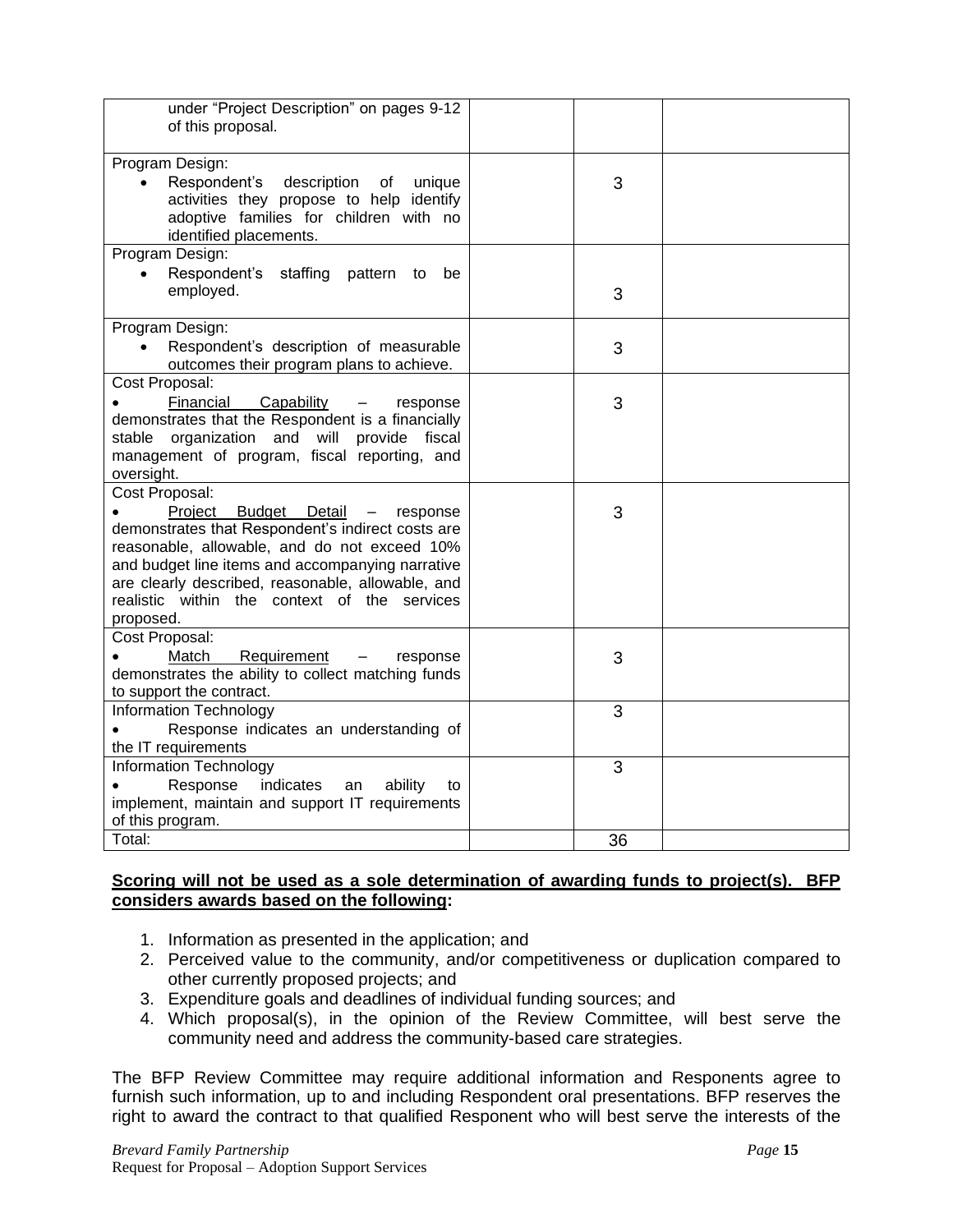BFP. BFP reserves the right, based upon its deliberations and in its opinion, to accept or reject any or all proposals. BFP reserves the right to waive minor irregularities or variations, which are not mandated by DCF to the specifications and bidding process. BFP will fund the organization(s) which, in its opinion, best serve the community, based on the above criteria and consideration of the BFP Review Committee recommendation.

BFP reserves the right to initiate contract negotiations with the most qualified Responent(s), with more than one Responent at a time and need not negotiate with all qualified Responents. If a contract cannot be negotiated with any of the ranked Responents who responded to this Request for Proposal, BFP shall have the right to issue a new Request for Proposal or to otherwise seek additional qualified Responents.

### **3. APPEALS**

The Appeals Procedure for all procurements of commodities and/or services is documented in BFP OP-1143, "Appeals and Complaint Process for Network Services" and can be located on the BFP website or requested through the Contact Person listed in this RFP.

Any Responent who is allegedly aggrieved in connection with the solicitation, pending award, or denial of participation in the BFP Provider Network must file a formal written protest with BFP within 5 business days of the posting of the award or notification of the decision. The formal written protest shall reference the Name of the Solicitation, and Closing Date of the RFP, and shall state with particularity the facts and laws upon which the protest is based, including full details of adverse effects and the relief sought.

Upon receipt of an appeal, the BFP Director of Contracts and Compliance will convene an Appeals Committee consisting of a minimum of three BFP Senior staff members and a minimum of two community representatives who did not participate in the procurement process. The Appeals Committee will review appeals within 10 business days of receipt of the written protest or appeal. The BFP CEO and Chief Legal Officer or designee may attend all appeal or protestrelated meetings. The BFP Director of Contracts and Compliance records the meeting and provides any information the committee requests. The purpose of an appeals review is to provide an opportunity to: (1) review the basis of the protest, (2) evaluate the facts and merits of the protest, and (3) if possible, to reach a resolution of the protest that is acceptable to the affected parties. The decision of the Appeals Committee will be delivered to the Responent via certified mail, return receipt requested.

If the matter is not resolved with the Responent's acceptance of the BFP Appeals Committee decision, the Responent will have the opportunity to meet with the Appeals Committee for the purpose of arguing the facts included and law implicated in the formal written protest; and to request the relief sought therein. The Appeals Committee will not entertain any argument or consider any information or request for relief which was not included in the initial written protest. The Appeals Committee will announce its decision in writing within three business days of the meeting. BFP Director of Contracts and Compliance will present the recommended award including the details of the protest and the BFP Appeals Committee recommendation to an Appeals Subcommittee of the Board as a final means of administrative remedy, within 15 business days of the BFP Appeals Committee decision. If the matter remains unresolved, BFP and the Responent shall enter mediation with a mutually agreed upon mediator, the costs of which will be shared by BFP and the Responent, prior to either party initiating litigation.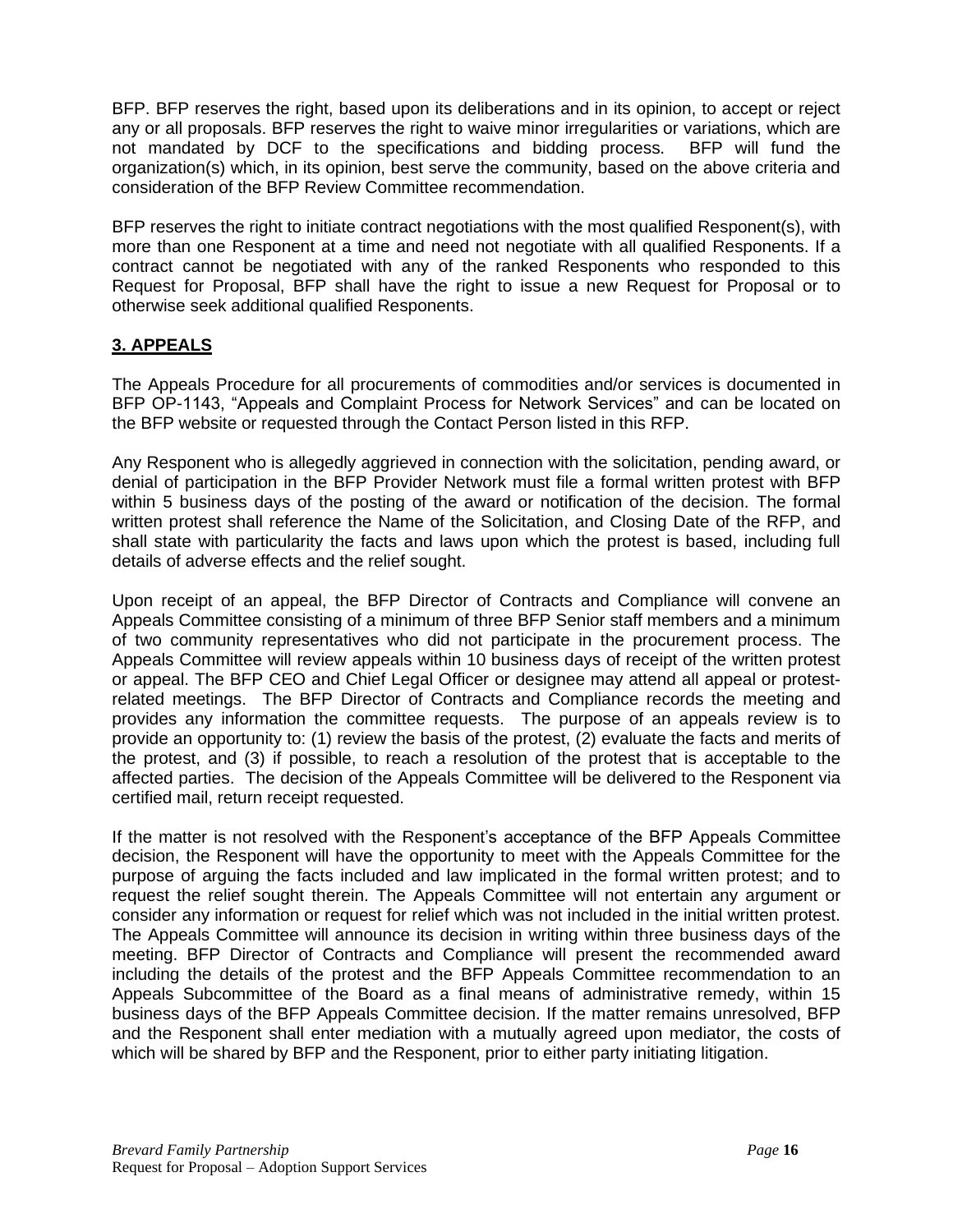### **PART V - CONSIDERATION FOR AWARD**

**For New Responents: An Administrative RFQ must be submitted with the Responent's proposal to be considered eligible for an award. An RFQ is available on the BFP website under the "Procurements" section: [www.BrevardFP.org](http://www.brevardfp.org/)**

#### **CRITERIA CHECKLIST**

*All the items listed below must be included (per category) or the submitted proposal package is incomplete. No incomplete proposal will be considered for funding.*



Proposal submitted on or before March 1, 2022, 10:00 a.m. deadline

Proposal Section I - IV, completed and signed

Cost Proposal

### **PART VI - REQUIREMENTS OF THE PROPOSAL**

All proposals must be submitted as specified with the proposal pages required.

To be considered, the proposal must respond to all parts of the RFP and information not clearly defined as a response to application requirements or in the proper order or section may not be scored.

All proposals shall become the property of Brevard Family Partnership. All proposals must be submitted to BFP, Christine Singletary, Compliance Specialist, christine.singletary@brevardfp.org. The proposal shall be signed by a representative who is authorized to contractually bind the ResponentResponent.

Applications / Proposals must be "8 1/2 x 11" size layout only, using no less than 11 pitch font In Arial or Times New Roman with one inch page margins.

All proposals should be submitted in the following order:

| Section I   | - | <b>Project Application Form</b> |
|-------------|---|---------------------------------|
| Section II  | - | Proposal Signature Page         |
| Section III | ۰ | Description of Project          |
| Section IV  | - | Attachments                     |

Section IV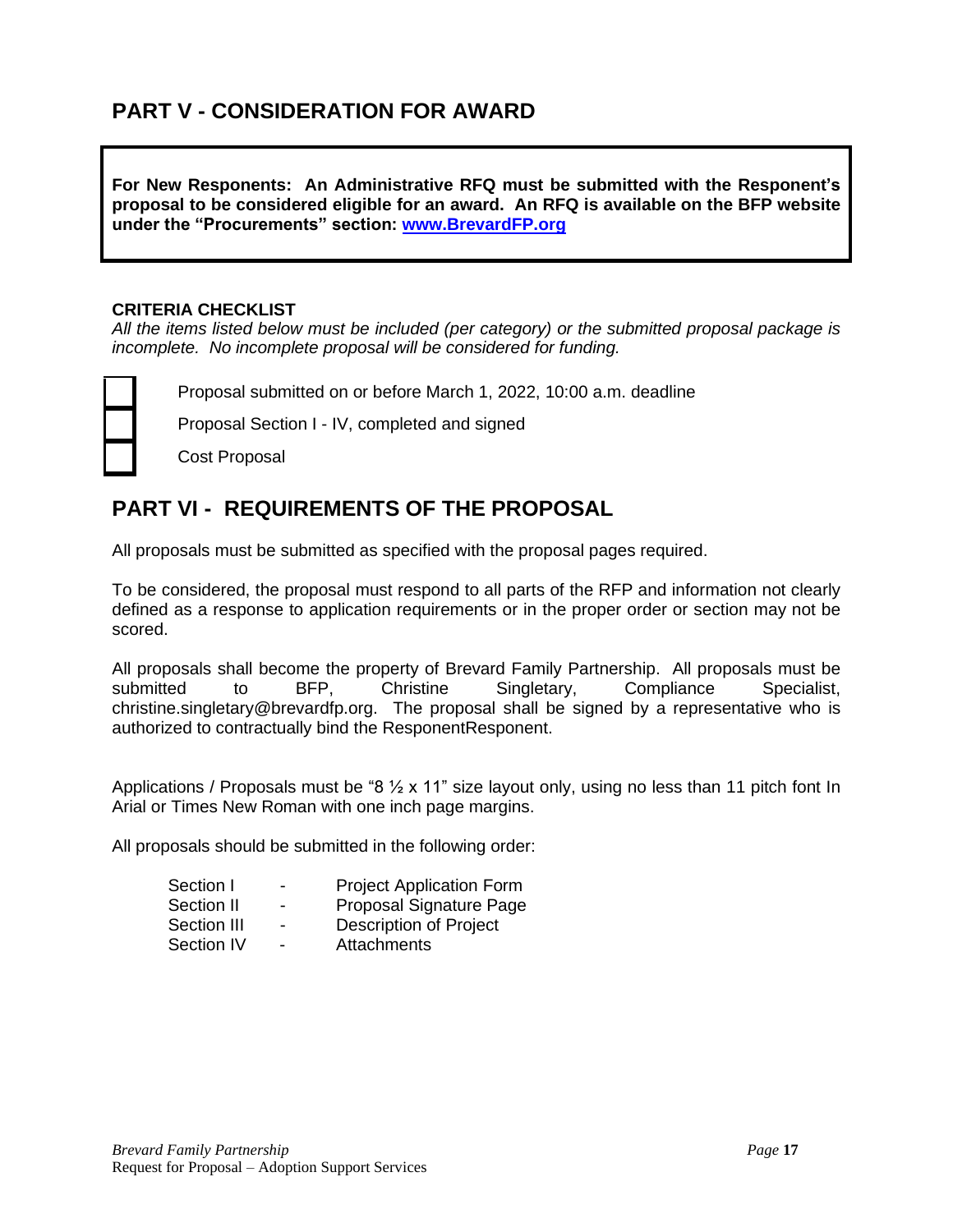### **BREVARD FAMILY PARTNERSHIP**

### **SECTION I. PROJECT APPLICATION FORM**

**The name provided here must be identical to that in the Articles of Incorporation or in the official document identifying the Responent as a unit of state or local government. Address, city, state, and zip code must be provided. A contact person's name, title, and telephone number also must be furnished.**

| <b>Responent</b>                                 |  |
|--------------------------------------------------|--|
|                                                  |  |
|                                                  |  |
| <b>Project Name</b>                              |  |
| <b>Dollar Amount Requested</b>                   |  |
|                                                  |  |
| <b>Parent Organization</b>                       |  |
| <b>Contact Person &amp; Title</b>                |  |
| City, State, Zip Code                            |  |
| <b>Email</b>                                     |  |
| <b>Telephone/FAX Number</b>                      |  |
|                                                  |  |
| Name of Board of<br><b>Directors Chairperson</b> |  |
|                                                  |  |
| Tax ID#                                          |  |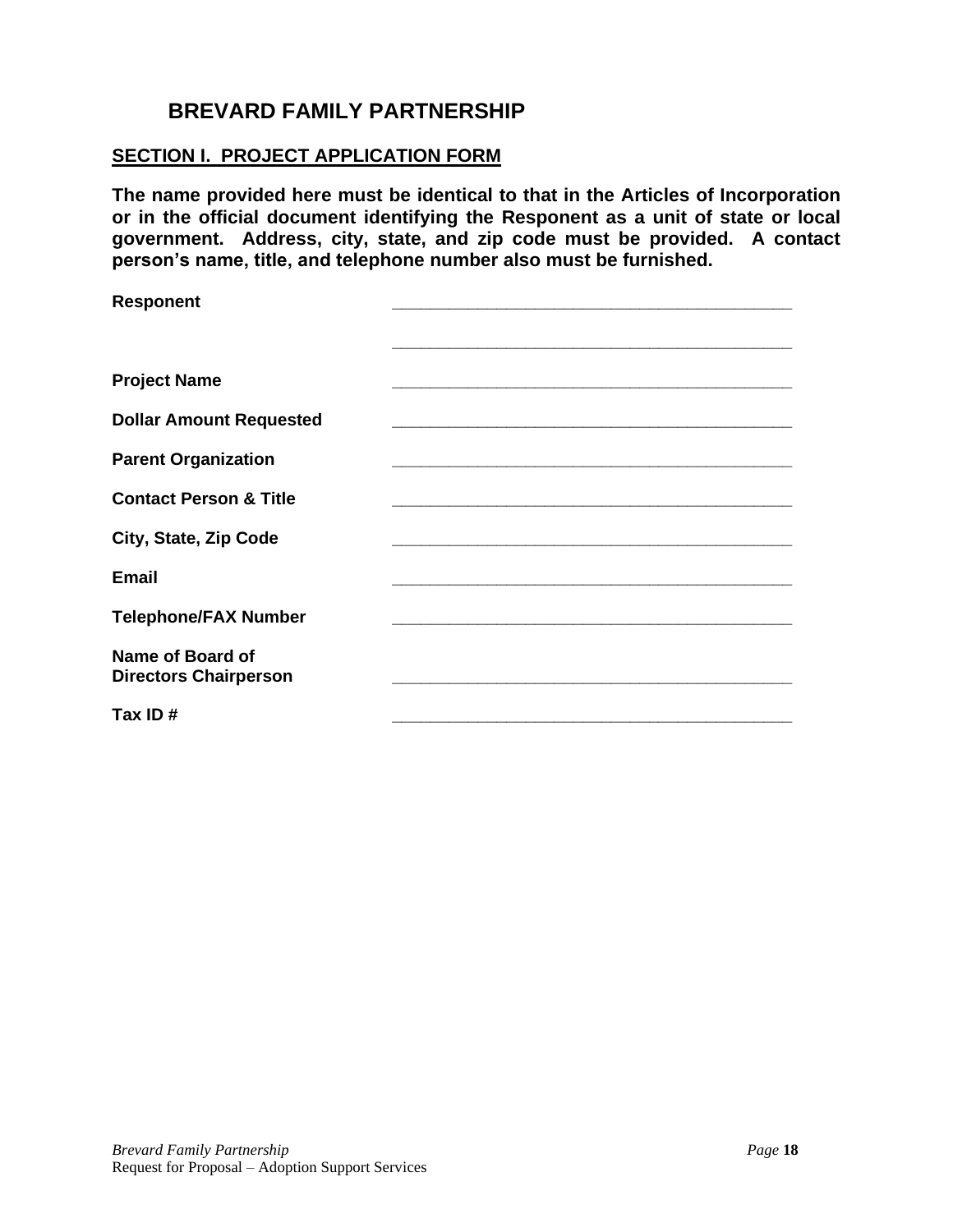### **SECTION II. PROPOSAL SIGNATURE PAGE**

**The undersigned hereby agrees to furnish the following article(s) or services at the price(s) and terms stated subject to all instructions, conditions, specifications, addenda, legal advertisement, and conditions contained in the RFP. I have read all attachments including the specifications and fully understand what is required. By submitting this signed proposal, I will accept a contract if approved by Brevard Family Partnership and such acceptance covers all terms, conditions, and specifications of this proposal.**

**Proposal submitted by: (please print)**

|                                               | TITLE: ___________________________ |    |
|-----------------------------------------------|------------------------------------|----|
| <b>NAME</b>                                   |                                    | ΟF |
|                                               |                                    |    |
|                                               |                                    |    |
| <b>Signature of Authorized Representative</b> | <b>Date</b>                        |    |

**Addenda Acknowledgment - RESPONENT acknowledges that the following addenda have been received and are included in this proposal:**

| <b>ADDENDA NO.</b> | <b>DATE ISSUED</b> |
|--------------------|--------------------|
|                    |                    |
|                    |                    |
|                    |                    |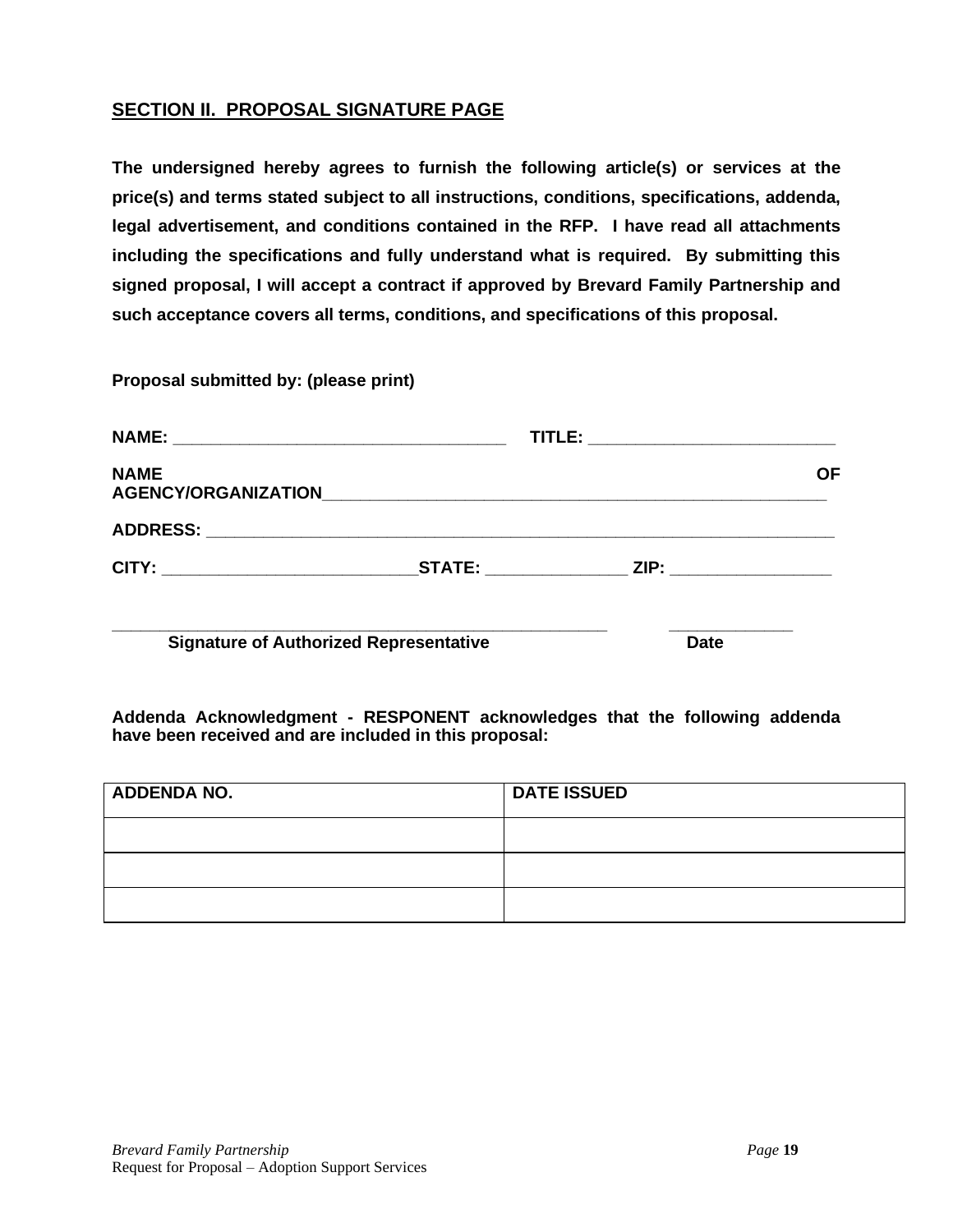### **SECTION III - DESCRIPTION OF THE PROJECT – PROGRAM NARRATIVE**

The order of information provided in the response must correspond to the outline that follows and shall be labeled accordingly:

### **1. Organizational Capacity – limited to 5 pages, excluding related Exhibits**

### **Maximum points possible = 9**

- a. A synopsis of the Respondent's organizational qualifications and experience with adoption support services within the child dependency system.
- b. Describe the experience of the Respondent's supervisory (if known) and key project staff, including their qualifications and prior experience with adoption support programs within the child dependency system.
- c. Describe the linkages that your agency has with community-based resources from other sectors (or within your agency) and what community collaboration and resources your agency will utilize.

### **2. Program Design – limited to 10 pages, excluding related Exhibits**

### **Maximum points possible = 12**

- a. Describe the plan to provide support and assistance to potential and new adoptive families, primary care managers, and children in order to achieve permanency through adoption and complete the tasks under "Project Description" on pages 9-12 of this proposal.
- b. Describe what unique activities Respondent proposes to help identify adoptive homes for children with no identified placements.
- c. Describe the staffing pattern to be employed.
- d. Describe what measurable outcomes your program hopes to achieve.

### **3. Cost Proposal – limited to 10 pages, excluding related Exhibits**

### **Maximum points possible = 9**

**This contract will be a cost reimbursement contract. Funding for contract award shall be based on Respondent's proposal and available funding. Indirect costs are limited to a maximum of 10%. This contract also shall require generation of local match, discussed below.** 

The cost proposal should include an annualized line-item budget and must contain the following:

- a. Financial Capability describe how the Respondent will provide fiscal management of program, fiscal reporting, and oversight; and how Respondent will access funds (i.e., through cash reserves, line of credit, etc.) for operating costs in the event advances from BFP are unavailable.
- *Brevard Family Partnership Page* **20** b. Project Budget Detail – The Respondent shall submit to BFP a detailed lineitem budget that describes allocation methodologies used by the provider to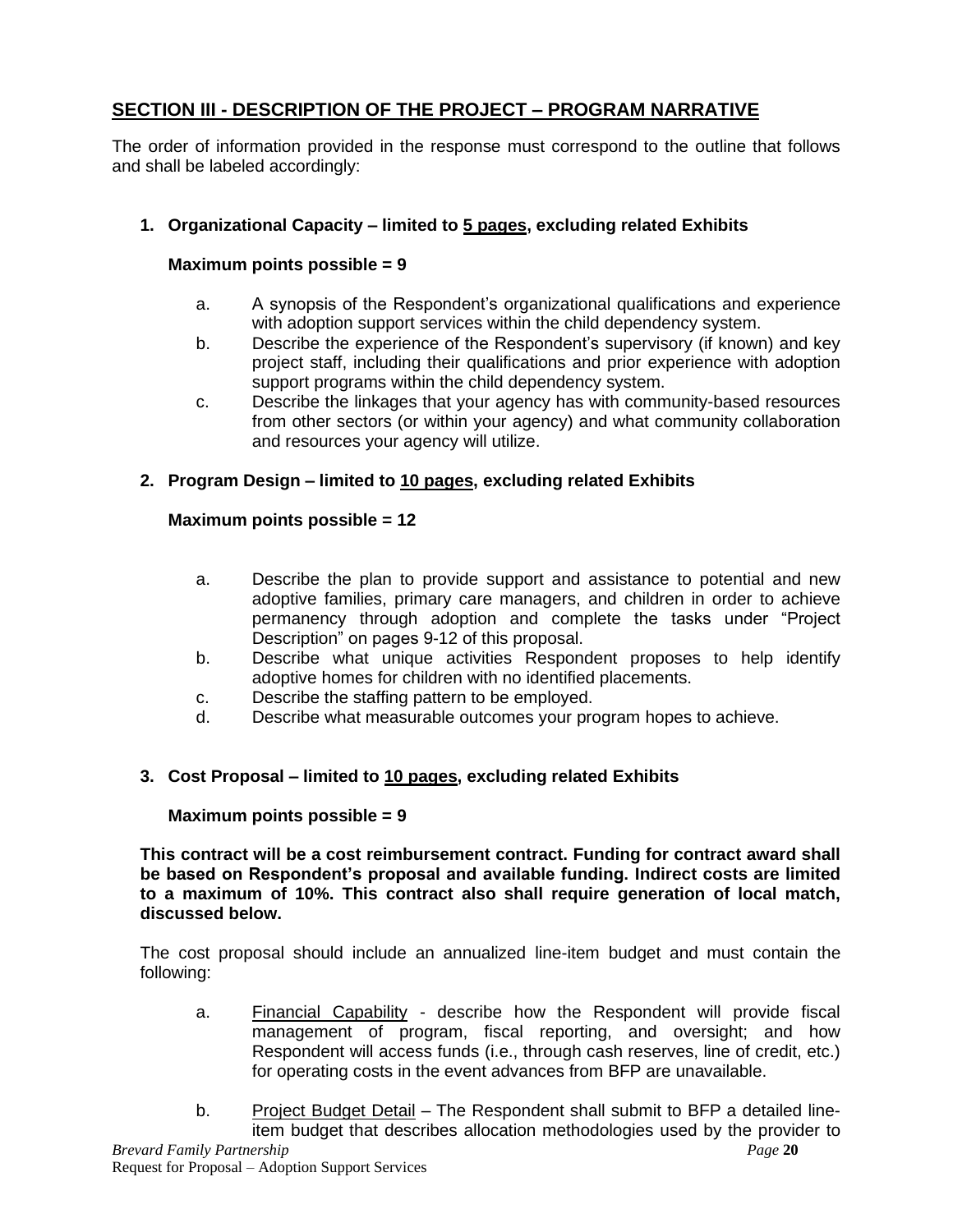claim costs for this contract. This plan must also include the provider's indirect allocation and rate methodology and a description of costs allocated to indirect.

- c. Sample Budget Justification:
	- 1. Salaries and Wages

Provide the following information for each position identified on the budget:

- a. Name
- b. Title
- c. Time Commitment
- d. Duties and responsibilities in relation to the program goals and objectives.
- e. Salary
- 2. Fringe Benefits

Indicate how fringe benefits are calculated as a % of salary dollars and include: FICA, Medicare, workers compensation, retirement, etc. In addition, provide detail of how health insurance and other benefits are calculated.

3. Operating Costs

These costs must be directly attributable to the program operations, reasonable and consistent with similar organizations. Questions pertaining to budget categories may be addressed during negotiation.

4. Indirect Costs

These are costs that are normally incurred for common or joint objectives and therefore cannot readily be identified specifically with a particular program activity. Where costs can be identified as benefiting program objectives they should be charged as direct costs, to the corresponding line item. Details of items included in indirect charges must be available and provided upon request. Use of estimates is allowed as long as they are reconciled to actual charges once available. **Indirect costs must be kept at or below 10%.**

- d. Match Requirement this contract is partially funded by federal Promoting Safe and Stable Families (PSSF) dollars. The Provider shall be responsible for a minimum local match equal to 25% of the allocated match funding expended for this program. Allowable match can be in-kind or cash, but the expenditure or use of such match must directly support the adoptions program through the delivery of services. Some examples are indirect costs above the allowed 10%, donations, office space, volunteer time, interns, buildings, etc. Provider shall detail the projected match amount and source of the match to be provided.
- **4. Information Technology Proposal – limited to 10 pages, excluding related Exhibits**